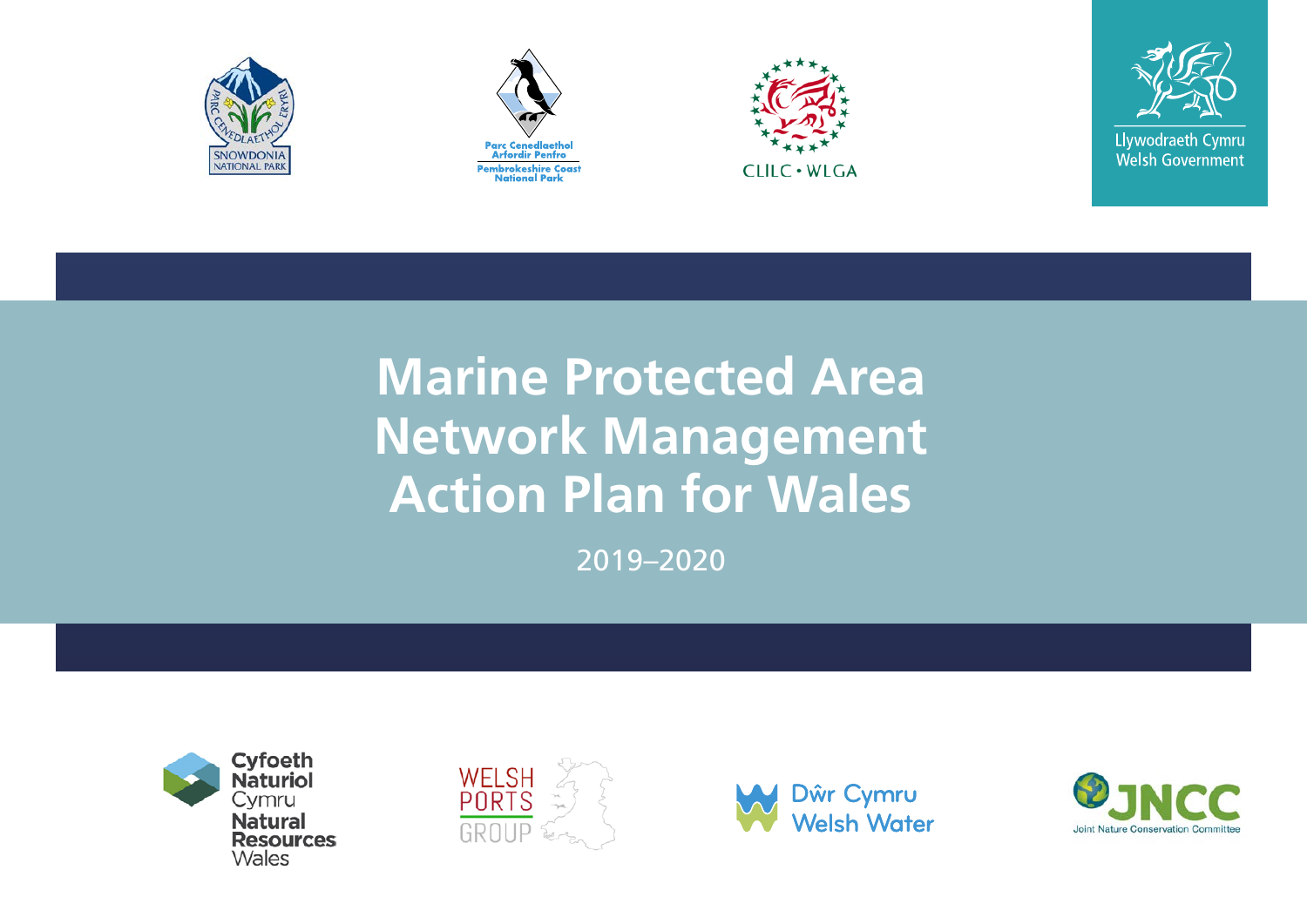#### **Introduction**

This is the second Marine Protected Area (MPA) Network Management Action Plan for Wales (2019-2020), produced by the Wales MPA Management Steering Group (Steering Group). It sets out the priority network-level actions to improve MPA management and, therefore, improve or maintain condition of the network of MPAs in Wales. The 2019-2020 Action Plan includes ongoing management actions identified within the 2018-19 Action Plan plus new actions identified and prioritised for 2019-20. It complements management activity delivered at a local level and identified within individual site action plans where they exist<sup>1</sup>.

The 2019-2020 Action Plan sits alongside the MPA Network Management Framework for Wales 2018-2023<sup>2</sup> (Framework) and collectively they provide a steer for Management Authorities to guide delivery of the long-term vision for the management of the network:

The Welsh MPA network is under effective and consistent management which safeguards the marine wildlife and habitats of sites, and leads to site features achieving or maintaining favourable condition. Network management supports resilient marine ecosystems which in turn help to achieve clean, safe, healthy, sustainable, productive and biologically diverse Welsh seas. MPAs are valued for the long-term benefits they provide to the people of Wales through the protection of their rich natural and cultural heritage.

Publication of this 2019-2020 Action Plan is accompanied by the publication of the Wales MPA Network Management Annual Report 2018-20193 which provides an update on delivery progress of actions prioritised in last year's Action Plan (2018-2019). In preparing both documents, the Steering Group considered how it can better assess and critique the contribution the actions make to improvement in management and overall condition of the MPA network in Wales in support of this vision. The Steering Group will reflect this learning to inform future iterations of both the Annual Report and Action Plan.

#### **The Actions**

Each action within the 2019-2020 Action Plan contributes to at least one of the Framework's five MPA management principles, to guide delivery of the vision and objectives for the management of the network:

- 1. **Strategic Planning:** Management should be guided by strategic planning processes at both a sectoral and all-Wales level. It supports sustainable use of the MPA network in ways which conserve and enhance condition, support resilience of marine ecosystems, support wellbeing and deliver sustainable management of natural resources.
- 2. **Regulation, development consenting and assessment processes:** Regulatory processes, consenting decisions and assessment processes should be delivered consistently and proportionately across the network, and proactively consider and support the maintenance or enhancement (where possible/appropriate) of the condition of relevant sites and features across the network.

<sup>1</sup> please see Annex 2 of MPA Network Management Framework for Wales 2018-2023 for details of these: gov.wales/marine-protected-area-network-management-framework-wales

<sup>2</sup> gov.wales/marine-protected-area-network-management-framework-wales

<sup>3</sup> [gov.wales/marine-protected-area-network-management-annual-report](http://gov.wales/marine-protected-area-network-management-annual-report)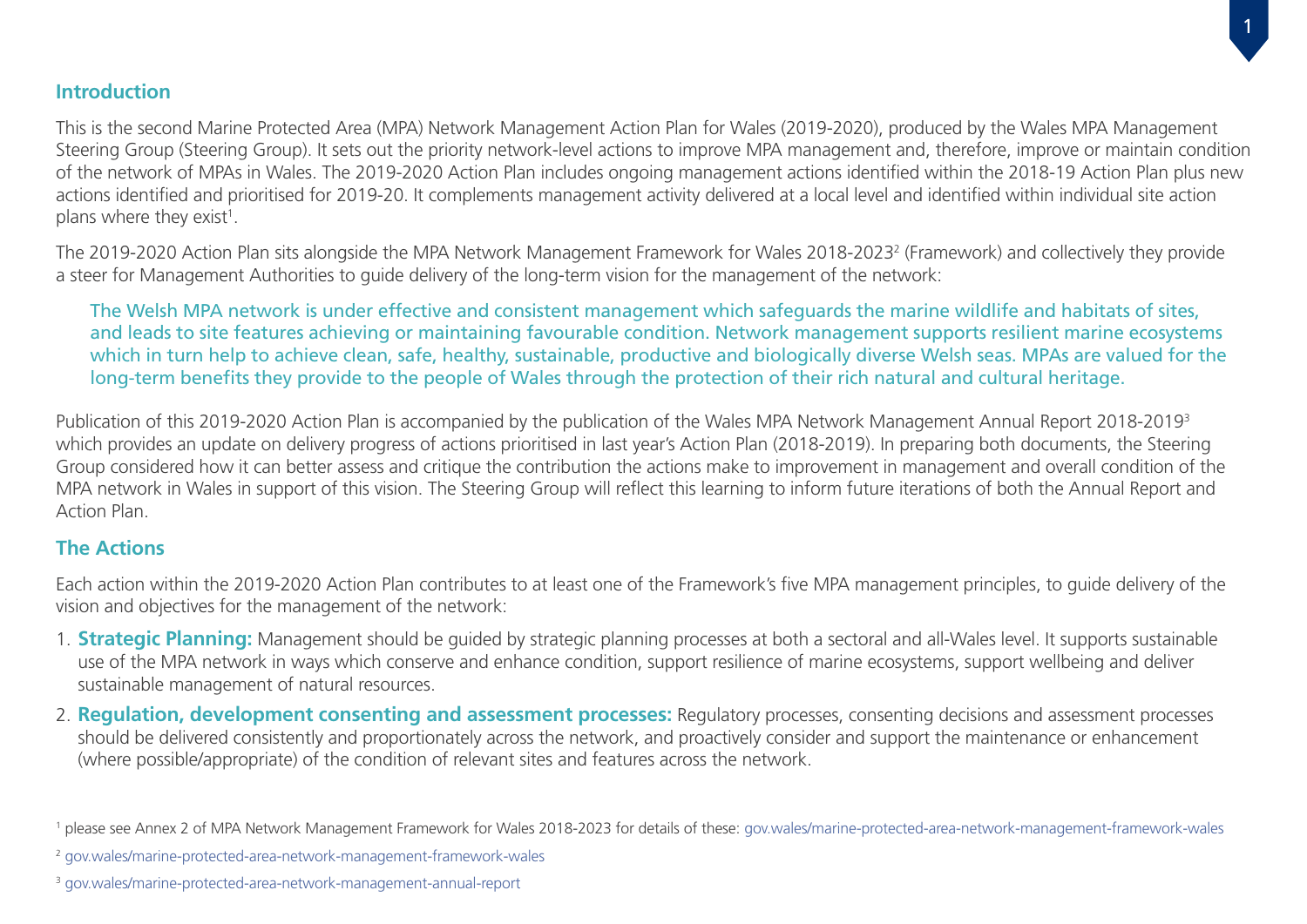- 3. **Management advice and guidance:** Decision-making and management operations should be supported by clear and consistent advice and guidance on MPAs including their conservation objectives.
- 4. **Understanding the condition of, and pressures and threats on, sites and their features to inform management:** Management should be informed by, and consistently refer to, formal assessment and reporting on the health and condition of features, sites and the network as a whole. Assessment and reporting is informed by a prioritised monitoring programme that improves understanding of condition, change and impacts across aspects of the network where key pressures are identified.
- 5. **Wider management:** Management operations on individual and multiple sites should be prioritised to ensure delivery of activity that has the potential for greatest improvement in the management of key pressures, and on condition across the network. Management activities may maintain or enhance feature condition, identify and address particular local issues and pressures, and raise awareness of MPAs through targeted interventions and engagement with members of the public.

Actions were proposed to the MPA Management Steering Group for assessment against a set of agreed prioritisation criteria, which are set out in the [Annex](#page-24-0). The Steering Group has agreed a list of 25 priority actions, 19 have been carried over from the 2018-2019 Action Plan due to their delivery timescales or their ongoing nature and there are 6 new actions. The actions reflect the breadth of MPA management activity which takes place day in day out, as well as specific interventions and projects. As with the 2018-2019 Action Plan, many are investigatory in nature and it is anticipated that they will result in the development of active interventions suitable to be put forward for screening and prioritisation for future iterations of the Action Plan.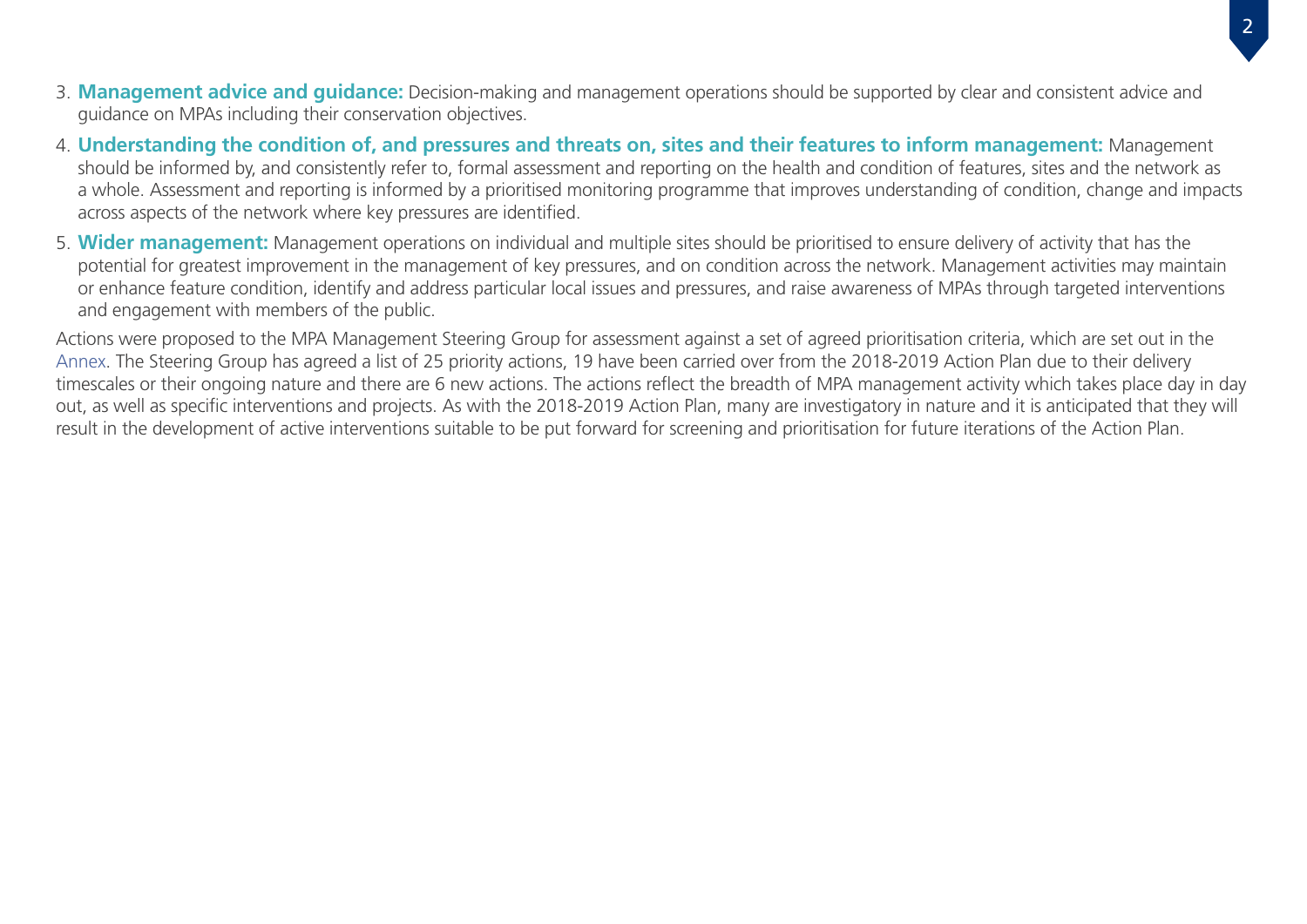|   | <b>Action</b>                                                                                                                                                             | <b>Description</b>                                                                                                                                                                                                                                                                                                                                                                                                                                                                                                                                                                               | <b>MPA Network</b><br><b>Management</b><br><b>Outcome(s)</b>                                                                                                                                                                                                         | <b>Timescale</b><br>for delivery | <b>Key</b><br><b>Management</b><br><b>Authorities</b> | <b>Resource</b><br>secured:<br><b>Y/N?</b> |  |  |  |
|---|---------------------------------------------------------------------------------------------------------------------------------------------------------------------------|--------------------------------------------------------------------------------------------------------------------------------------------------------------------------------------------------------------------------------------------------------------------------------------------------------------------------------------------------------------------------------------------------------------------------------------------------------------------------------------------------------------------------------------------------------------------------------------------------|----------------------------------------------------------------------------------------------------------------------------------------------------------------------------------------------------------------------------------------------------------------------|----------------------------------|-------------------------------------------------------|--------------------------------------------|--|--|--|
|   | Actions carried over from the 2018-2019 Action Plan                                                                                                                       |                                                                                                                                                                                                                                                                                                                                                                                                                                                                                                                                                                                                  |                                                                                                                                                                                                                                                                      |                                  |                                                       |                                            |  |  |  |
| 1 | Develop an<br>approach to<br>undertaking<br>improved and<br>periodic MPA<br>condition<br>assessments.<br>Previously listed<br>as Action 1 in<br>2018-2019<br>Action Plan. | This project will develop indicators<br>and a process for improving<br>reporting on condition of<br>features protected within the<br>network of MPAs in Wales.<br>The main activities of the<br>project are:<br>• development of a series of<br>reporting indicators, to allow the<br>more efficient assessment and<br>reporting of the condition of<br>MPA features;<br>development of agreed guidance<br>$\bullet$<br>describing how site condition<br>assessments will be carried out<br>on all MPAs; and<br>trial of the new methodology on<br>$\bullet$<br>MPA site(s)/feature(s) in Wales. | The main outcome of<br>the project will be the<br>ability to carry out timely<br>site level condition<br>assessments leading to<br>a better understanding<br>of the condition of<br>MPAs in Wales which<br>will better inform<br>management and<br>focus priorities. | Oct 2018 - March 2022            | <b>NRW</b>                                            | Y                                          |  |  |  |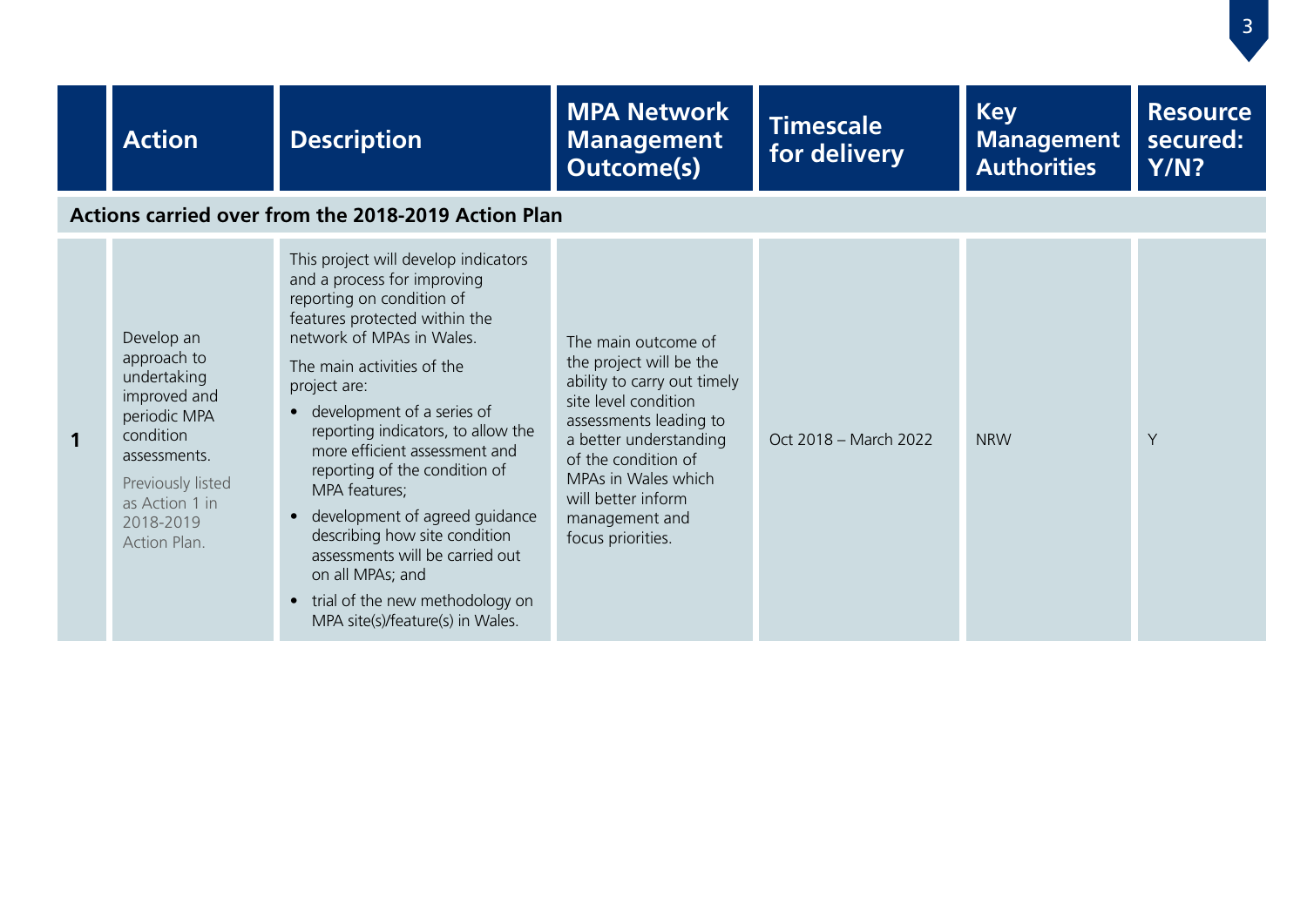|                | <b>Action</b>                                                                                                                                                     | <b>Description</b>                                                                                                                                                                                                                                                                                                                                                                                  | <b>MPA Network</b><br><b>Management</b><br><b>Outcome(s)</b>                                                                                                                                                                                        | <b>Timescale</b><br>for delivery                                                                                                             | <b>Key</b><br><b>Management</b><br><b>Authorities</b> | <b>Resource</b><br>secured:<br>Y/N? |
|----------------|-------------------------------------------------------------------------------------------------------------------------------------------------------------------|-----------------------------------------------------------------------------------------------------------------------------------------------------------------------------------------------------------------------------------------------------------------------------------------------------------------------------------------------------------------------------------------------------|-----------------------------------------------------------------------------------------------------------------------------------------------------------------------------------------------------------------------------------------------------|----------------------------------------------------------------------------------------------------------------------------------------------|-------------------------------------------------------|-------------------------------------|
| $\overline{2}$ | Deliver MPA<br>management<br>through regulatory<br>consenting and<br>assessment<br>processes.<br>Previously listed<br>as Action 2 in<br>2018-2019<br>Action Plan. | The aim of this work is to make<br>sure that regulatory consenting,<br>assessment processes and<br>activity enabling decision-making<br>processes take account of the<br>potential impacts to the MPA<br>network and include appropriate<br>mitigation where necessary.                                                                                                                             | Decision-making that<br>reduces impact on the<br>features of the MPA<br>network.                                                                                                                                                                    | Ongoing                                                                                                                                      | All Management<br>Authorities                         | Y                                   |
| $\overline{3}$ | Further develop<br>a risk-based<br>marine monitoring<br>programme across<br>the MPA network.<br>Previously listed<br>as Action 4 in<br>2018-2019<br>Action Plan.  | This work is developing a<br>prioritised, risk-based marine<br>biodiversity monitoring programme<br>which will be delivered using<br>the most efficient and effective<br>techniques available.<br>Results and analyses will be<br>published and used to inform<br>management. Whilst the new<br>programme is being developed,<br>the current monitoring programme<br>will continue to be delivered. | Improved evidence<br>base to inform<br>future assessments<br>of MPA condition<br>and appropriate<br>management measures.<br>In the long term this<br>work will enable a<br>greater understanding<br>of the effectiveness of<br>management measures. | Monitoring programme<br>review nearing<br>completion.<br>Implementation of<br>new integrated marine<br>biodiversity monitoring<br>programme. | <b>NRW</b><br><b>JNCC</b><br><b>WG</b>                | Y                                   |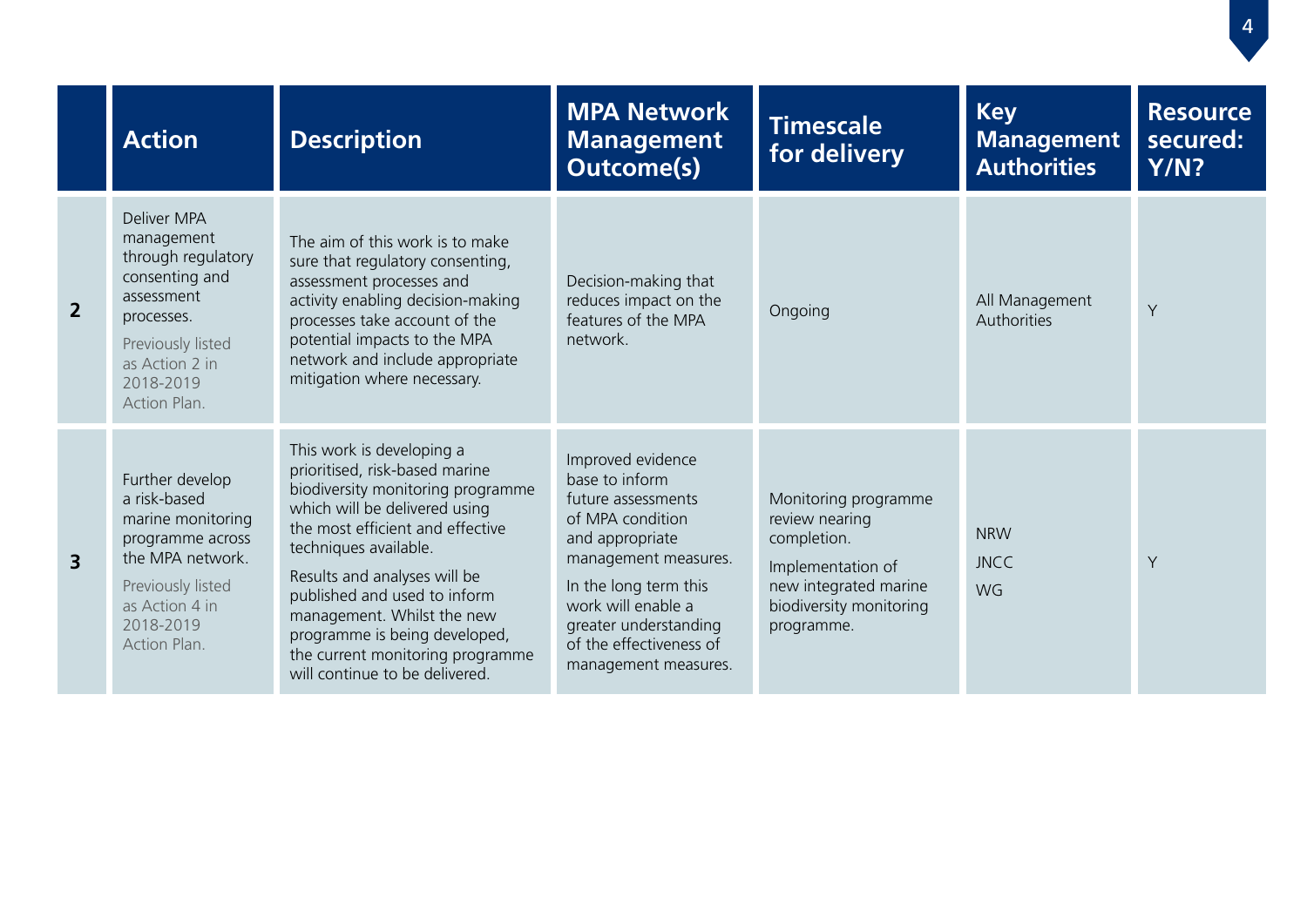|   | <b>Action</b>                                                                                                                                                                                                                                  | <b>Description</b>                                                                                                                                                                                                                                                                                                                                                 | <b>MPA Network</b><br><b>Management</b><br><b>Outcome(s)</b>                                                                                                                                     | <b>Timescale</b><br>for delivery                                             | <b>Key</b><br><b>Management</b><br><b>Authorities</b> | <b>Resource</b><br>secured:<br>Y/N? |
|---|------------------------------------------------------------------------------------------------------------------------------------------------------------------------------------------------------------------------------------------------|--------------------------------------------------------------------------------------------------------------------------------------------------------------------------------------------------------------------------------------------------------------------------------------------------------------------------------------------------------------------|--------------------------------------------------------------------------------------------------------------------------------------------------------------------------------------------------|------------------------------------------------------------------------------|-------------------------------------------------------|-------------------------------------|
| 4 | Develop an<br>approach<br>for refining<br>conservation<br>objectives for all<br>MPAs in Wales<br>while continuing<br>to publish guidance<br>for new sites as<br>necessary.<br>Previously listed<br>as Action 5 in<br>2018-2019<br>Action Plan. | The overarching aim of this project<br>is to develop an approach for<br>improving conservation objectives<br>for all MPAs in Wales.<br>This year the project will review<br>outputs of the scenario testing<br>of conservation objectives carried<br>out in 2018-19 and agree a way<br>forward.<br>Continue to publish conservation<br>advice for sites as needed. | Decision-making and<br>management will be<br>supported by clear<br>and consistent advice<br>and quidance on<br>MPAs including their<br>conservation objectives.                                  | Next phase: March 2020.<br>Publication of<br>conservation advice<br>ongoing. | <b>NRW</b><br><b>JNCC</b>                             | Y                                   |
| 5 | Develop a UK<br>Dolphin and<br>Harbour Porpoise<br>Conservation<br>Strategy.<br>Previously listed<br>as Action 6 in<br>2018-2019<br>Action Plan.                                                                                               | This work aims to develop a<br>consistent, UK-wide approach to<br>managing pressures and threats on<br>nine of the most commonly found<br>dolphin, porpoise and small whale<br>species in UK waters within and<br>outside MPAs.                                                                                                                                    | The strategy,<br>in addition to existing<br>legal obligations,<br>will inform targeted<br>management to improve<br>understanding and<br>conservation status<br>of these species in<br>UK waters. | Consultation in 2019.<br>Publication and<br>implementation<br>from 2020.     | WG<br><b>JNCC</b><br><b>NRW</b>                       | Y                                   |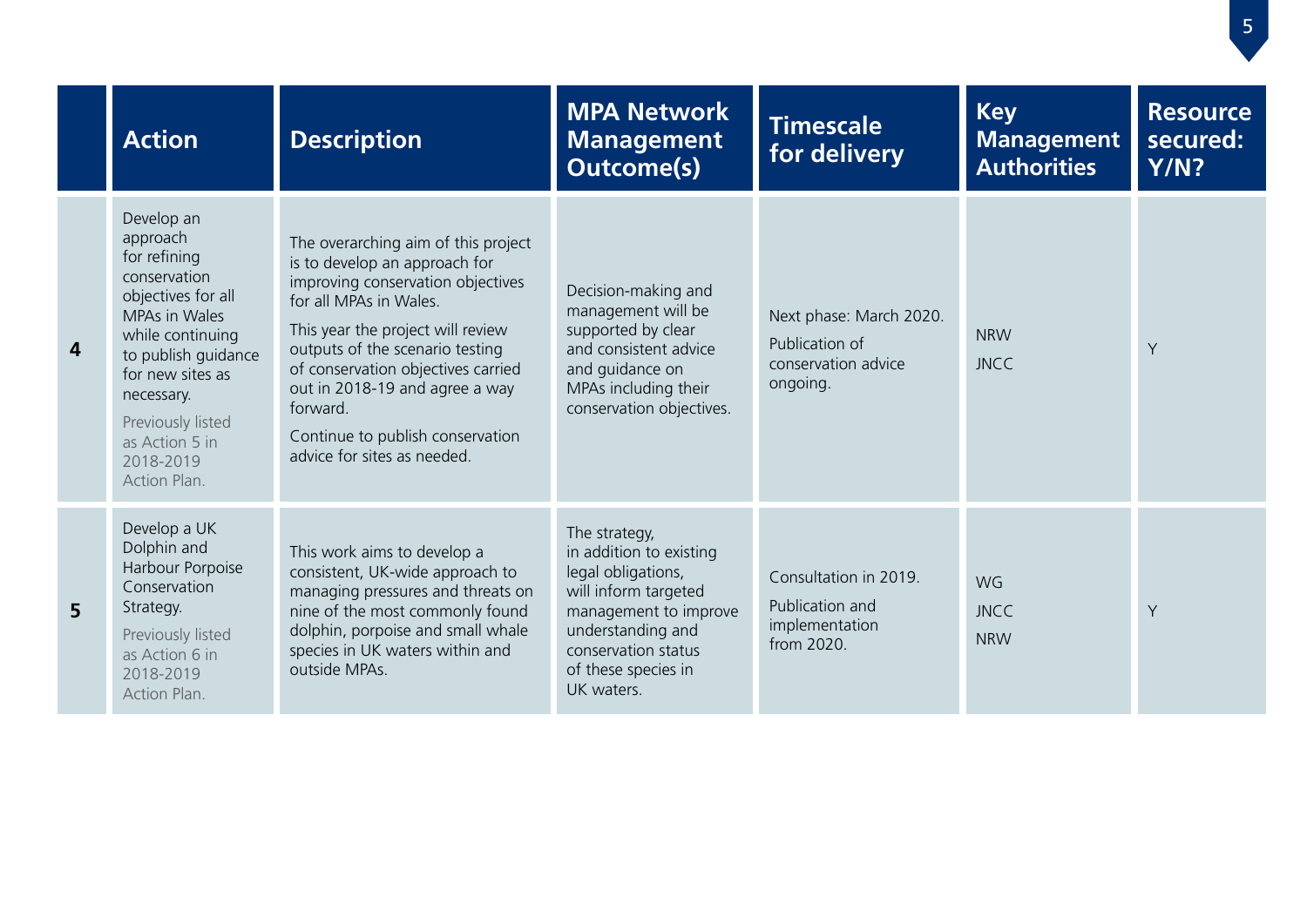|                | <b>Action</b>                                                                                                                                                          | <b>Description</b>                                                                                                                                                                                                                                                                                                                                                                                                                                                                                                                                                                                                                                                                                                                                                                              | <b>MPA Network</b><br><b>Management</b><br><b>Outcome(s)</b>                                                                                                                                                                                                                                                                            | <b>Timescale</b><br>for delivery                                               | <b>Key</b><br><b>Management</b><br><b>Authorities</b> | <b>Resource</b><br>secured:<br><b>Y/N?</b> |
|----------------|------------------------------------------------------------------------------------------------------------------------------------------------------------------------|-------------------------------------------------------------------------------------------------------------------------------------------------------------------------------------------------------------------------------------------------------------------------------------------------------------------------------------------------------------------------------------------------------------------------------------------------------------------------------------------------------------------------------------------------------------------------------------------------------------------------------------------------------------------------------------------------------------------------------------------------------------------------------------------------|-----------------------------------------------------------------------------------------------------------------------------------------------------------------------------------------------------------------------------------------------------------------------------------------------------------------------------------------|--------------------------------------------------------------------------------|-------------------------------------------------------|--------------------------------------------|
| $6\phantom{1}$ | Assess and where<br>necessary manage<br>the impact of<br>commercial fishing<br>activities on MPAs.<br>Previously listed<br>as Action 8 in<br>2018-2019<br>Action Plan. | The aim of the project is to<br>ensure that commercial fisheries<br>management within European<br>Marine Sites affords adequate<br>protection to designated features,<br>in line with the EU Birds and<br>Habitats Directives.<br>The project is assessing interactions<br>between species and habitats<br>and different types of fisheries<br>gear. These assessments are being<br>used to inform whether future<br>fisheries management measures<br>are necessary.<br>This year, project activities will<br>include:<br>• marine mammal assessments<br>(NRW);<br>• potting interaction assessments<br>(NRW); and<br>• final draft of management<br>proposal exploring options<br>for additional management<br>measures for the purple assessed<br>activities to inform Ministerial<br>Advice. | Improved evidence<br>base on the pressures/<br>threats from all relevant<br>commercial fishing<br>activities to inform<br>whether management<br>may be needed.<br>Exploration and<br>implementation<br>of management<br>interventions, where<br>required, to improve or<br>maintain the condition<br>of features across the<br>network. | Assessments completed<br>2020; management<br>measures ongoing as<br>necessary. | WG<br><b>NRW</b>                                      | Y                                          |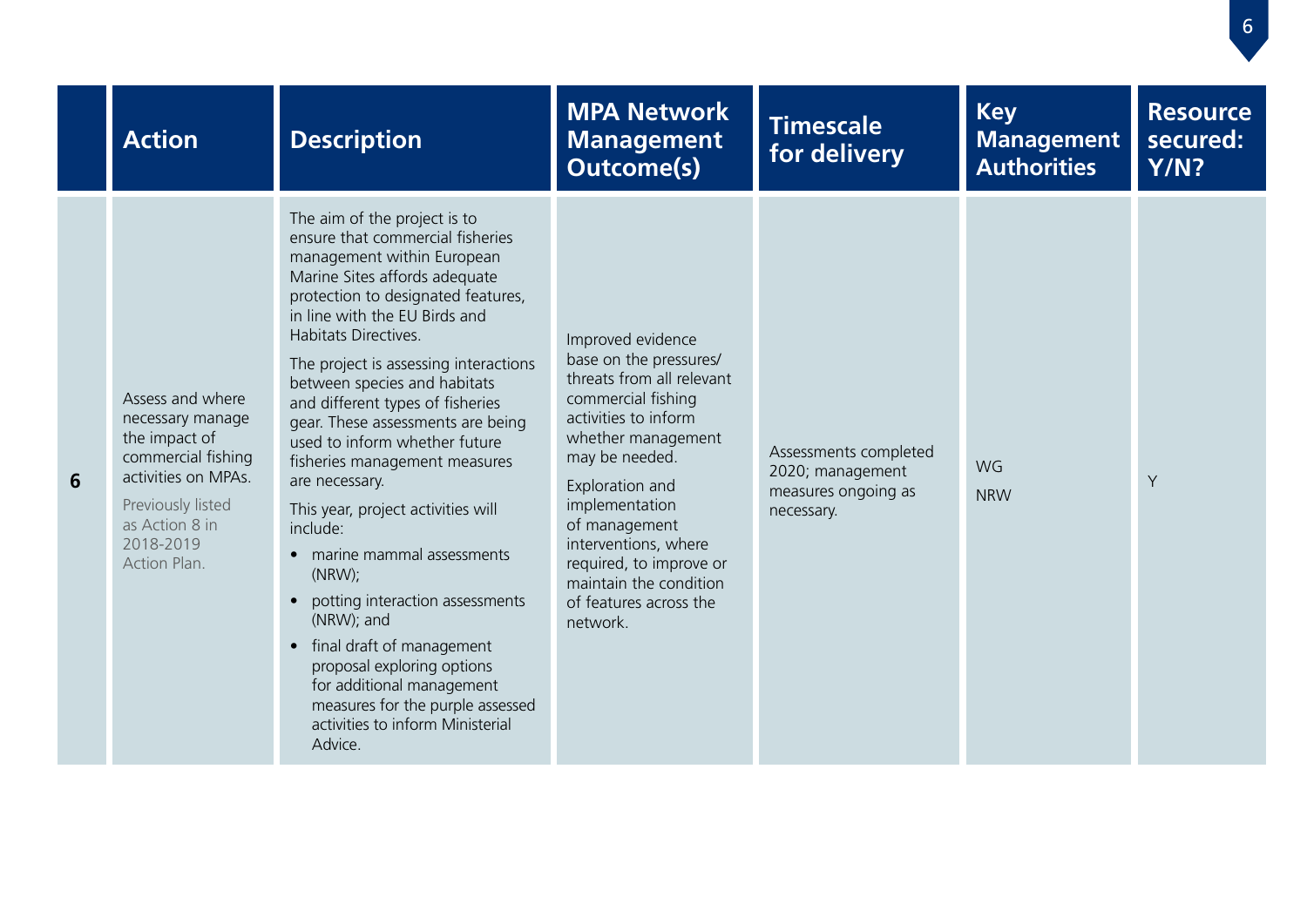|                         | <b>Action</b>                                                                                                                        | <b>Description</b>                                                                                                                                                                                                                                                                                                                                                                                                                                                                                | <b>MPA Network</b><br><b>Management</b><br><b>Outcome(s)</b>                                                           | <b>Timescale</b><br>for delivery | <b>Key</b><br><b>Management</b><br><b>Authorities</b> | <b>Resource</b><br>secured:<br>Y/N? |
|-------------------------|--------------------------------------------------------------------------------------------------------------------------------------|---------------------------------------------------------------------------------------------------------------------------------------------------------------------------------------------------------------------------------------------------------------------------------------------------------------------------------------------------------------------------------------------------------------------------------------------------------------------------------------------------|------------------------------------------------------------------------------------------------------------------------|----------------------------------|-------------------------------------------------------|-------------------------------------|
| $\overline{\mathbf{z}}$ | Operate a<br>risk-based approach<br>to fisheries<br>enforcement.<br>Previously listed<br>as Action 9 in<br>2018-2019<br>Action Plan. | This work, which includes<br>enforcement and prosecution,<br>within the Welsh zone and its<br>MPAs, operates a risk-based and<br>intelligence-led approach to marine<br>enforcement, using technological<br>improvements to maintain a focus<br>on high-risk fisheries activities.<br>In serves to act as a strong<br>deterrent to help prevent unlawful<br>fishing activities and contribute<br>towards the continued protection<br>of MPA features and the overall<br>condition of the network. | Approach will<br>improve evidence<br>base and support site<br>management to protect<br>designated features<br>in MPAs. | Ongoing                          | WG                                                    | Y                                   |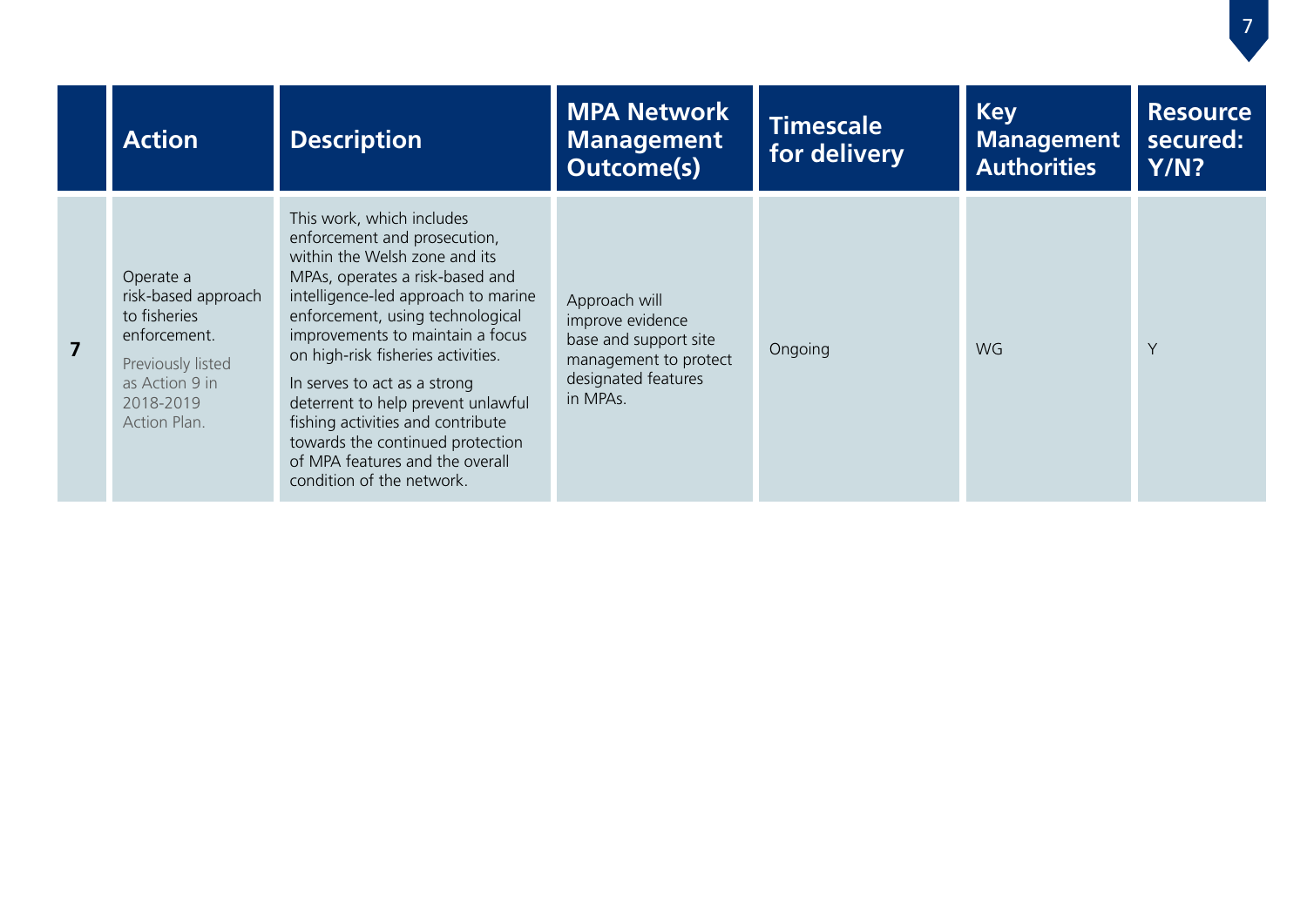|   | <b>Action</b>                                                                                                                                                                                           | <b>Description</b>                                                                                                                                                                                                                                                                                                                                                                                                                                                                                                                                                                                                                                                                                                                                                                                                                                                                                                                                                                                                                                                                                             | <b>MPA Network</b><br><b>Management</b><br><b>Outcome(s)</b>                                                                                                                                                                                                                                                                                  | <b>Timescale</b><br>for delivery | <b>Key</b><br><b>Management</b><br><b>Authorities</b> | <b>Resource</b><br>secured:<br><b>Y/N?</b> |
|---|---------------------------------------------------------------------------------------------------------------------------------------------------------------------------------------------------------|----------------------------------------------------------------------------------------------------------------------------------------------------------------------------------------------------------------------------------------------------------------------------------------------------------------------------------------------------------------------------------------------------------------------------------------------------------------------------------------------------------------------------------------------------------------------------------------------------------------------------------------------------------------------------------------------------------------------------------------------------------------------------------------------------------------------------------------------------------------------------------------------------------------------------------------------------------------------------------------------------------------------------------------------------------------------------------------------------------------|-----------------------------------------------------------------------------------------------------------------------------------------------------------------------------------------------------------------------------------------------------------------------------------------------------------------------------------------------|----------------------------------|-------------------------------------------------------|--------------------------------------------|
| 8 | <b>MPA Network</b><br>Condition<br>Improvement<br>Programme<br>(previously the<br><b>MPA Condition</b><br>Improvement<br>Project).<br>Previously listed<br>as Action 10 in<br>2018-2019<br>Action Plan. | This programme of work explores<br>potential management actions,<br>where required, to address<br>identified pressures and threats<br>for the MPA network.<br>This year the programme will<br>consider the pressure and threats<br>identified for recently designated<br>sites (e.g. harbour porpoise Special<br>Areas of Conservation (SACs)) and<br>develop projects where necessary.<br>The programme will develop and<br>support work across the 6 priority<br>work areas (Agriculture and Land<br>Management, identified as a priority<br>for Sites of Special Scientific Interest<br>in 2018-19) and will seek to:<br>• improve communication and<br>ways of working across relevant<br>policy areas<br>develop actions and secure<br>funding where required enable<br>delivery.<br>Priority actions developed through<br>the MPA Network Condition<br>Improvement Programme have<br>been and will continue to be put<br>forward as discrete actions for<br>screening and prioritisation in<br>future iterations of the Action Plan.<br>In this year's Action Plan these are<br>actions 13, 15, 21 & 24. | Focus of effort on<br>priority management<br>challenges, will continue<br>to help develop and<br>deliver those actions<br>(1) with the greatest<br>potential to improve<br>(or maintain) the<br>condition of features<br>across the network,<br>or (2) will improve<br>understanding of links<br>between activities and<br>feature condition. | Ongoing                          | <b>NRW</b>                                            | Y                                          |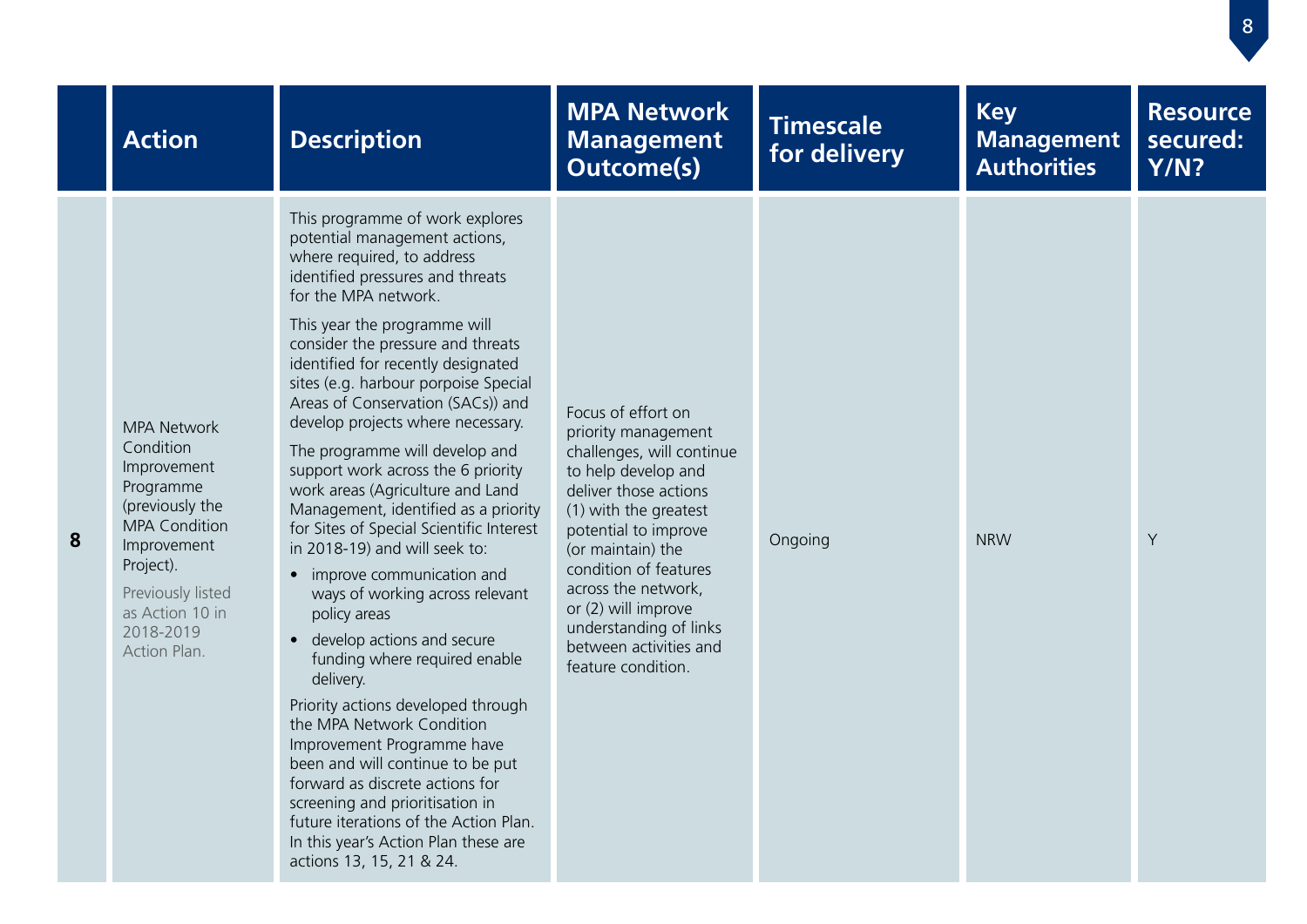|    | <b>Action</b>                                                                                                                                                                                                        | <b>Description</b>                                                                                                                                                                                                                                                                                                                                                                                                                                                                                                                                                                                                                                                                                                                           | <b>MPA Network</b><br><b>Management</b><br><b>Outcome(s)</b>                                                                                                | <b>Timescale</b><br>for delivery            | <b>Key</b><br><b>Management</b><br><b>Authorities</b>                                                                           | <b>Resource</b><br>secured:<br><b>Y/N?</b> |
|----|----------------------------------------------------------------------------------------------------------------------------------------------------------------------------------------------------------------------|----------------------------------------------------------------------------------------------------------------------------------------------------------------------------------------------------------------------------------------------------------------------------------------------------------------------------------------------------------------------------------------------------------------------------------------------------------------------------------------------------------------------------------------------------------------------------------------------------------------------------------------------------------------------------------------------------------------------------------------------|-------------------------------------------------------------------------------------------------------------------------------------------------------------|---------------------------------------------|---------------------------------------------------------------------------------------------------------------------------------|--------------------------------------------|
| 9  | Improve maps of<br>the extent and<br>distribution of<br>Annex I marine<br>habitats.<br>Previously listed<br>as Action 11 in<br>2018-2019<br>Action Plan.                                                             | This work provides key evidence<br>to support management of<br>SACs (e.g. casework advice) and<br>Article 17 reporting. This mainly<br>involves collation of third party<br>data (e.g. UK Hydographic Office<br>multibeam data) to update maps.                                                                                                                                                                                                                                                                                                                                                                                                                                                                                              | Improved maps will<br>support management,<br>as well as assessment<br>and reporting.                                                                        | Ongoing (as new data<br>becomes available). | <b>NRW</b>                                                                                                                      | Y                                          |
| 10 | Deliver the priority<br>actions within the<br>Marine Litter Action<br>Plan where they<br>provide benefit<br>to the network of<br>MPAs in Wales.<br>Previously listed<br>as Action 13 in<br>2018-2019<br>Action Plan. | The Clean Seas Partnership Marine<br>Litter Action Plan will help tackle<br>marine litter and seeks an overall<br>reduction in marine litter.<br>To support delivery of a number<br>of plan's evidence-related actions,<br>an EMFF grant funded project is<br>underway involving Keep Wales Tidy,<br>Marine Conservation Society, local<br>authorities and others, to gather<br>research into marine litter.<br>A review of the plan's priority<br>actions is underway to inform the<br>next stage of plan delivery.<br>NRW has created a new marine<br>litter role to strengthen their<br>internal work on marine litter and<br>support their membership of the<br>Clean Seas Partnership and delivery<br>of the Marine Litter Action Plan. | Improve understanding<br>of and, where<br>appropriate, reduce<br>impacts of litter on the<br>marine environment and<br>MPA's if such measures<br>are taken. | <b>March 2021</b>                           | The Clean Seas<br>Partnership:<br>WG<br><b>NRW</b><br><b>DCWW</b><br><b>MHPA</b><br>LAs<br>Relevant Authority<br>Group officers | Y                                          |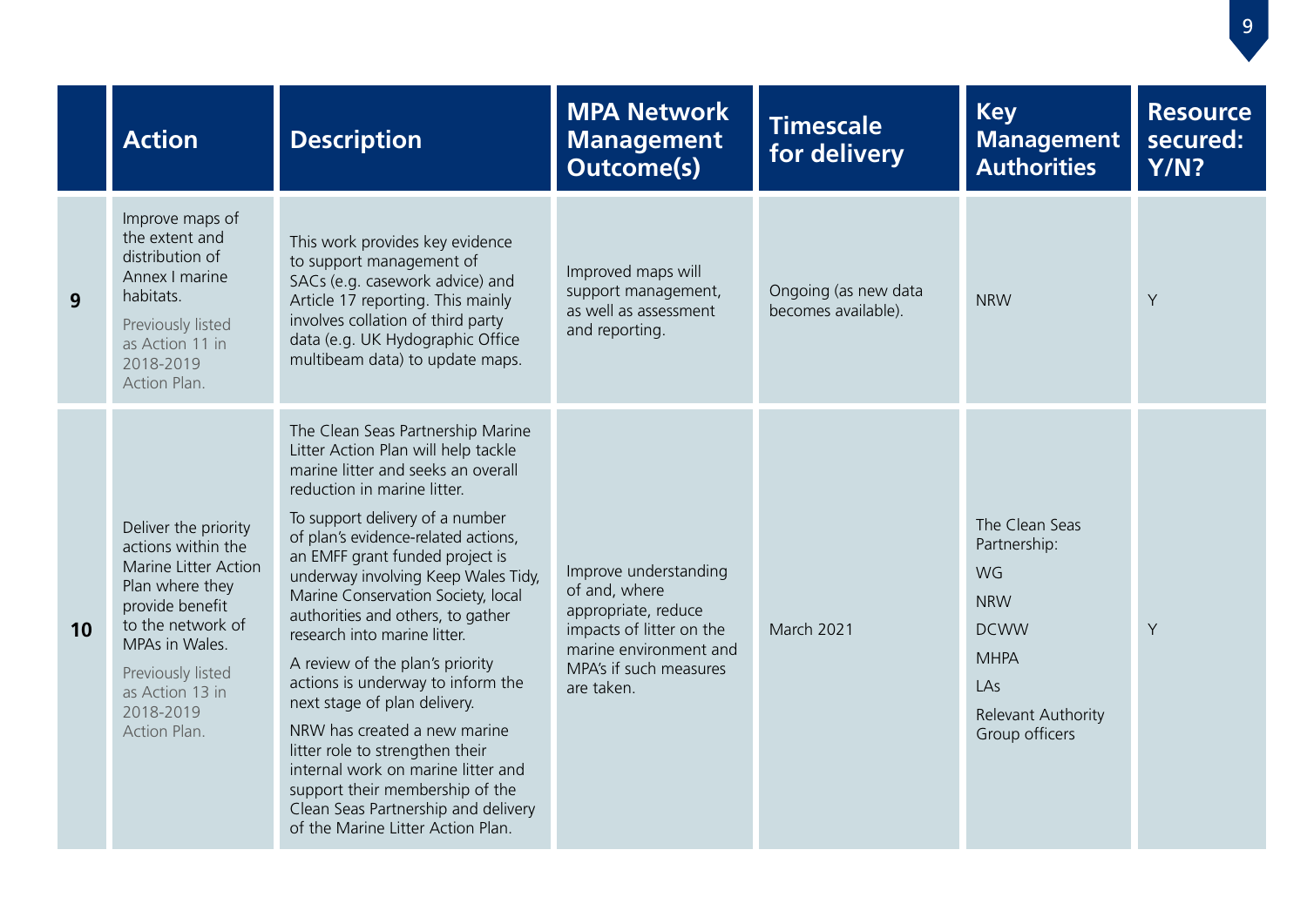|    | <b>Action</b>                                                                                                                                                                                                                                                                                             | <b>Description</b>                                                                                                                                                                                                                                                                                                                                                                                                                              | <b>MPA Network</b><br><b>Management</b><br><b>Outcome(s)</b>                                                                                                                                                                              | <b>Timescale</b><br>for delivery | <b>Key</b><br><b>Management</b><br><b>Authorities</b> | <b>Resource</b><br>secured:<br>Y/N? |
|----|-----------------------------------------------------------------------------------------------------------------------------------------------------------------------------------------------------------------------------------------------------------------------------------------------------------|-------------------------------------------------------------------------------------------------------------------------------------------------------------------------------------------------------------------------------------------------------------------------------------------------------------------------------------------------------------------------------------------------------------------------------------------------|-------------------------------------------------------------------------------------------------------------------------------------------------------------------------------------------------------------------------------------------|----------------------------------|-------------------------------------------------------|-------------------------------------|
| 11 | Explore how the<br>outcomes from<br>pilot projects on<br>diffuse water<br>and atmospheric<br>air pollution at<br>Pen Llŷn a'r Sarnau,<br>Pembrokeshire<br>Marine and Severn<br>Estuary SACs can<br>be applied across<br>the network.<br>Previously listed<br>as Action 15 in<br>2018-2019<br>Action Plan. | A number of sites are piloting<br>projects to better understand<br>impacts of diffuse water pollution<br>and atmospheric pollution on<br>MPA features.<br>This year the MPA Management<br>Steering Group will review interim<br>results and use learning from the<br>projects carried out in 2018/19<br>to explore the need to develop<br>a network scale project/action<br>addressing pollution effects on<br>the features of the MPA network. | The eventual outcome of<br>this work will be a better<br>understanding of the<br>impacts of water and air<br>pollution on the features<br>of the MPA network and<br>the support of projects,<br>where necessary,<br>to improve condition. | January 2020                     | MPA Management<br><b>Steering Group</b>               | Y                                   |

 $\boxed{10}$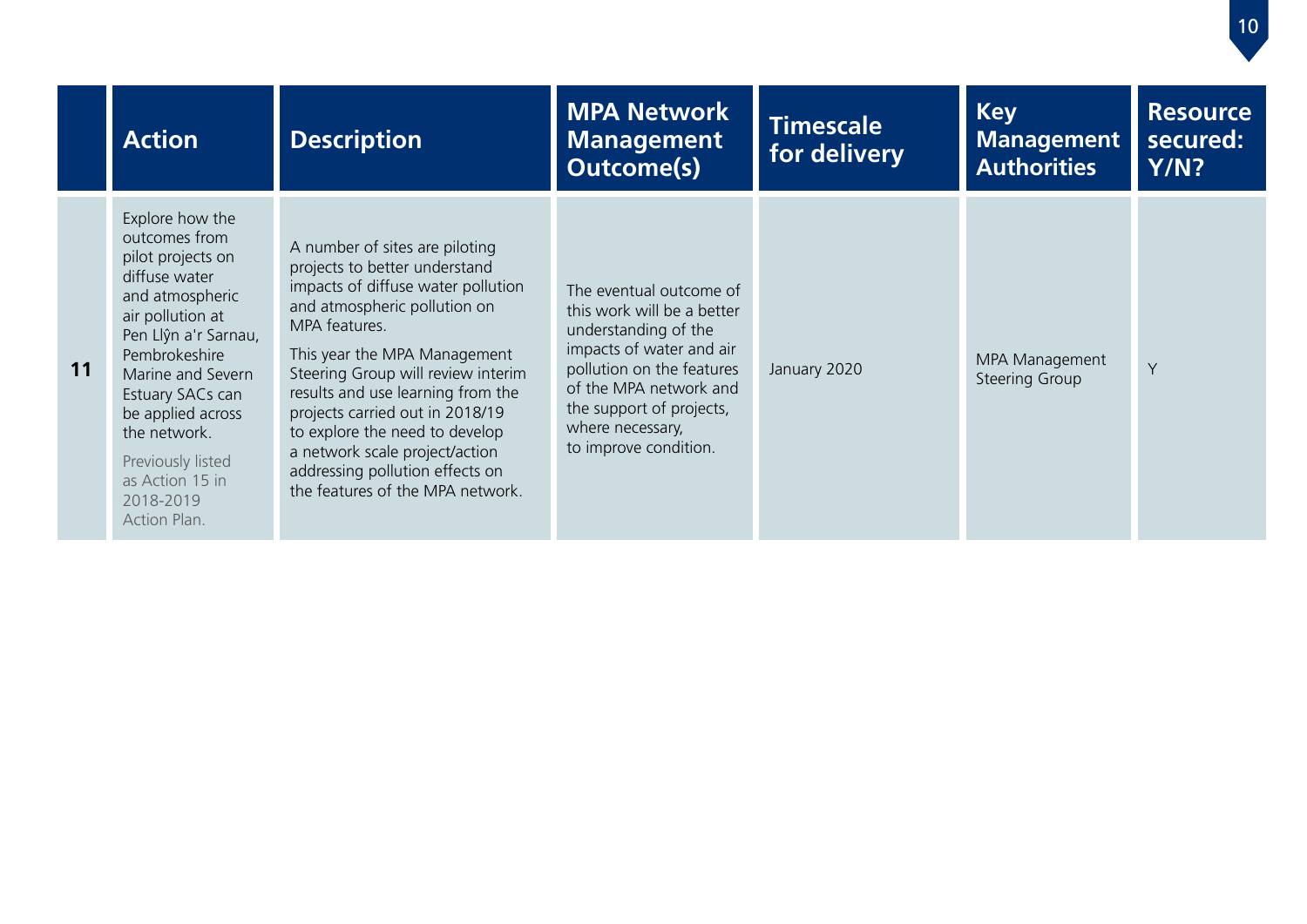|    | <b>Action</b>                                                                                                                                    | <b>Description</b>                                                                                                                                                                                                                                                                                                                                                                                                                                                                                                                                                                                                                                                                                                                                                                                                                                                                                                                                                                                                                                                                                                 | <b>MPA Network</b><br><b>Management</b><br><b>Outcome(s)</b>                                                                                                                                                                                                                           | <b>Timescale</b><br>for delivery | <b>Key</b><br><b>Management</b><br><b>Authorities</b> | <b>Resource</b><br>secured:<br><b>Y/N?</b> |
|----|--------------------------------------------------------------------------------------------------------------------------------------------------|--------------------------------------------------------------------------------------------------------------------------------------------------------------------------------------------------------------------------------------------------------------------------------------------------------------------------------------------------------------------------------------------------------------------------------------------------------------------------------------------------------------------------------------------------------------------------------------------------------------------------------------------------------------------------------------------------------------------------------------------------------------------------------------------------------------------------------------------------------------------------------------------------------------------------------------------------------------------------------------------------------------------------------------------------------------------------------------------------------------------|----------------------------------------------------------------------------------------------------------------------------------------------------------------------------------------------------------------------------------------------------------------------------------------|----------------------------------|-------------------------------------------------------|--------------------------------------------|
| 12 | Sustainable<br>Management of<br><b>Marine Natural</b><br>Resources project.<br>Previously listed<br>as Action 16 in<br>2018-2019<br>Action Plan. | This project is developing,<br>and improving access to,<br>the environmental evidence base<br>to help identify opportunities<br>and constraints in relation to<br>potential future development<br>of wave and tidal stream energy<br>and aquaculture sectors in Welsh<br>waters. It will create locational<br>quidance and other tools to allow<br>the consideration of environmental<br>sensitivities and help to ensure<br>compliance with the environmental<br>policies in the Welsh National<br>Marine Plan (once adopted).<br>The second project phase currently<br>underway includes collection<br>of new data and interpretation<br>of existing evidence to deliver<br>environmental constraints and<br>opportunities mapping within<br>resource areas. The final project<br>outputs will be evidence packages<br>to inform the planning, assessment<br>and consenting of developments.<br>In 2019/2020: This work will<br>be augmented by an additional<br>project (funded by WG), which will<br>develop and improve access to the<br>environmental evidence base in<br>relation to the aggregates sector. | Improved access to<br>relevant data and<br>information, locational<br>guidance and decision<br>making tools will<br>help to achieve better<br>outcomes for the marine<br>environment, including<br>MPAs, and contribute<br>towards the sustainable<br>development of these<br>sectors. | December 2020                    | <b>NRW</b><br>WG                                      | Y                                          |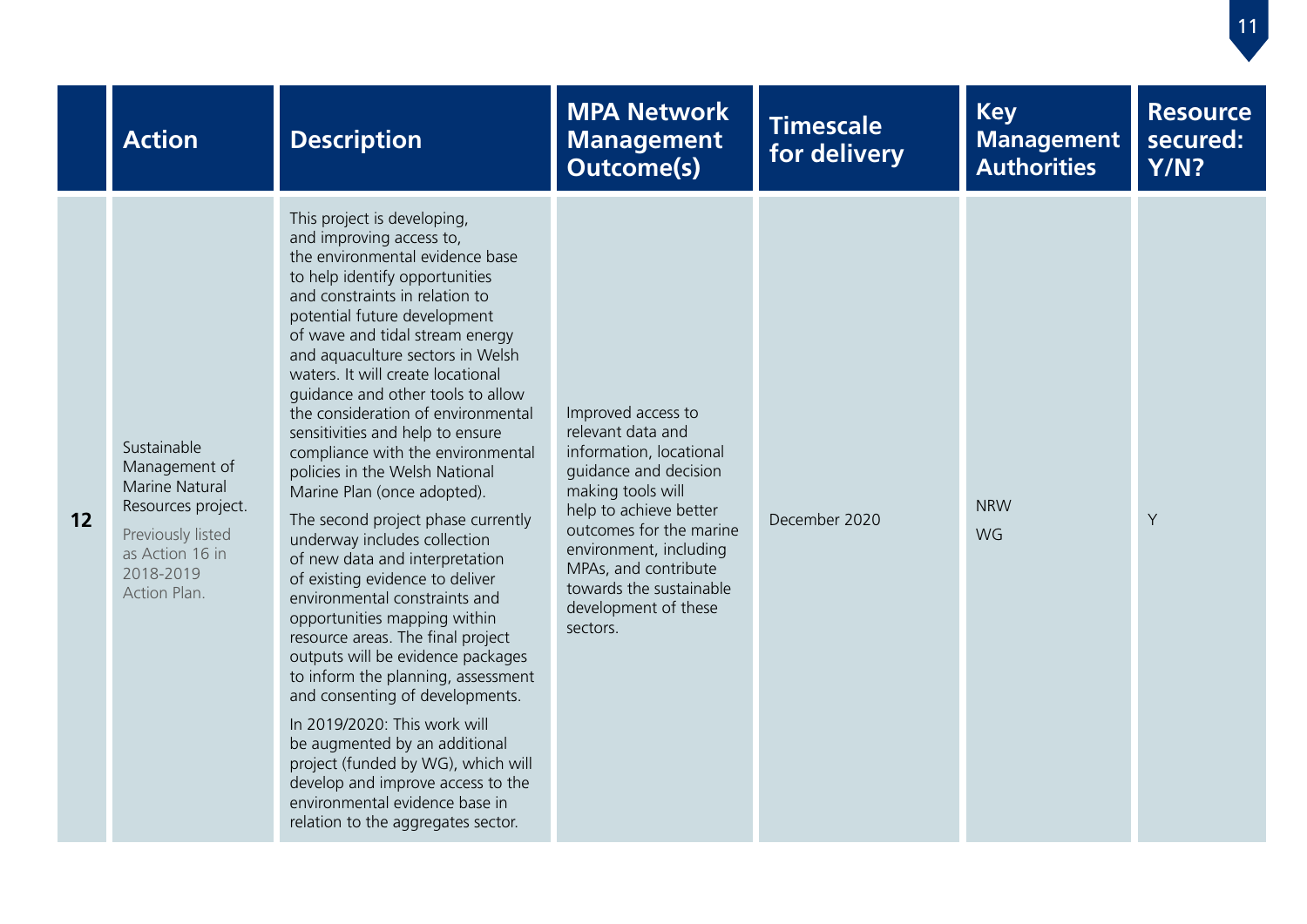|    | <b>Action</b>                                                                                                                                                   | <b>Description</b>                                                                                                                                                                                                                                                                                                                                                                                                                                                                                                                                                                                                                                                         | <b>MPA Network</b><br><b>Management</b><br><b>Outcome(s)</b>                                                                                                                                                                                                                 | <b>Timescale</b><br>for delivery | <b>Key</b><br><b>Management</b><br><b>Authorities</b>                              | <b>Resource</b><br>secured:<br>Y/N? |
|----|-----------------------------------------------------------------------------------------------------------------------------------------------------------------|----------------------------------------------------------------------------------------------------------------------------------------------------------------------------------------------------------------------------------------------------------------------------------------------------------------------------------------------------------------------------------------------------------------------------------------------------------------------------------------------------------------------------------------------------------------------------------------------------------------------------------------------------------------------------|------------------------------------------------------------------------------------------------------------------------------------------------------------------------------------------------------------------------------------------------------------------------------|----------------------------------|------------------------------------------------------------------------------------|-------------------------------------|
| 13 | Develop a<br>bio-security plan<br>for marine Invasive<br>Non-Natives Species<br>$(INNS)$ .<br>Previously listed<br>as Action 17 in<br>2018-2019<br>Action Plan. | This pilot project will deliver a<br>biosecurity plan for Pen Llŷn<br>a'r Sarnau (PLAS) SAC. It will<br>also inform development and<br>implementation of biosecurity<br>planning across the MPA network.<br>This will be achieved by:<br>• working with stakeholders to<br>address the main pathways<br>of introduction and spread of<br>marine INNS;<br>developing techniques to assess<br>and predict the effects of INNS<br>on habitats and species;<br>building capacity to protect<br>$\bullet$<br>marine biodiversity and minimise<br>risks to protected features; and<br>learning from The Rapid LIFE<br>project particularly the pilot work<br>done on the Severn. | Protection of features<br>of the site by managing<br>the key pathways by<br>which marine INNS are<br>introduced and spread at<br>the site level through the<br>use of good biosecurity.<br>Lessons learned will<br>inform biosecurity<br>planning across the<br>MPA network. | April 2019 - March 2022          | <b>NRW</b><br>Pen Llŷn a'r Sarnau<br><b>SAC Relevant</b><br><b>Authority Group</b> | Y                                   |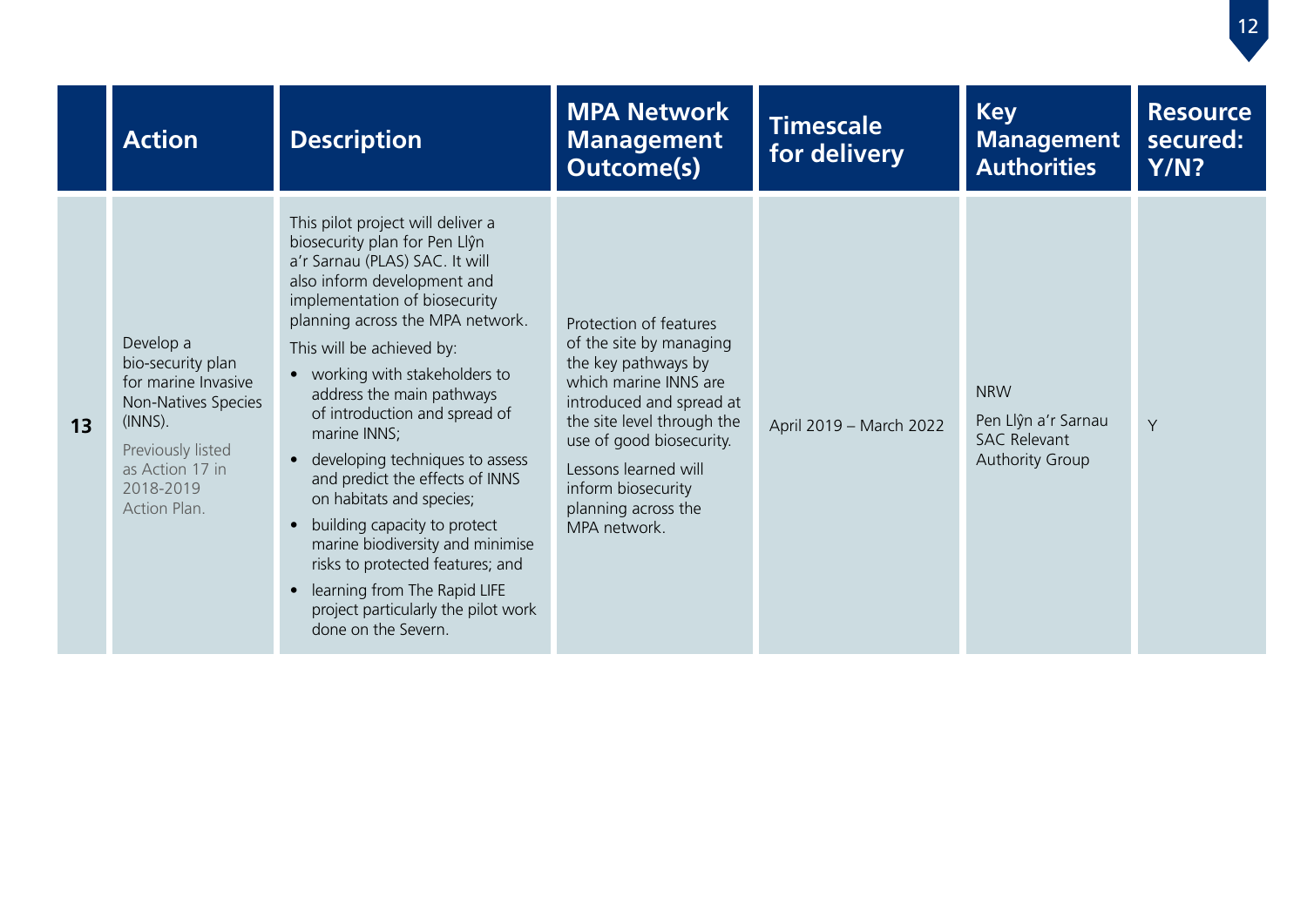|    | <b>Action</b>                                                                                                                                                                                                                           | <b>Description</b>                                                                                                                                                                                                                                                                                                                                                                              | <b>MPA Network</b><br><b>Management</b><br><b>Outcome(s)</b>                                                                                                                                                                                          | <b>Timescale</b><br>for delivery                         | <b>Key</b><br><b>Management</b><br><b>Authorities</b> | <b>Resource</b><br>secured:<br>Y/N? |
|----|-----------------------------------------------------------------------------------------------------------------------------------------------------------------------------------------------------------------------------------------|-------------------------------------------------------------------------------------------------------------------------------------------------------------------------------------------------------------------------------------------------------------------------------------------------------------------------------------------------------------------------------------------------|-------------------------------------------------------------------------------------------------------------------------------------------------------------------------------------------------------------------------------------------------------|----------------------------------------------------------|-------------------------------------------------------|-------------------------------------|
| 14 | Develop consistent<br>and proportionate<br>quidance to<br>improve casework<br>advice, and<br>to support<br>implementation of<br>the Welsh National<br>Marine Plan.<br>Previously listed<br>as Action 18 in<br>2018-2019<br>Action Plan. | The purpose of this work is to<br>develop quidance to support<br>consistent and proportionate<br>assessment of the impacts of<br>regulated activities on the protected<br>features of MPAs in Wales.<br>Guidance is also being developed<br>to support implementation of<br>Welsh National Marine Plan policies<br>in decision-making e.g. marine<br>licencing and policy specific<br>guidance. | Consistent and<br>proportionate guidance<br>will support improved<br>decision-making which<br>will help to improve the<br>security of management<br>and help to maintain the<br>condition, and where<br>appropriate, improve the<br>features of MPAs. | Ongoing programme<br>of relevant guidance<br>production. | <b>NRW</b><br><b>JNCC</b>                             | Y                                   |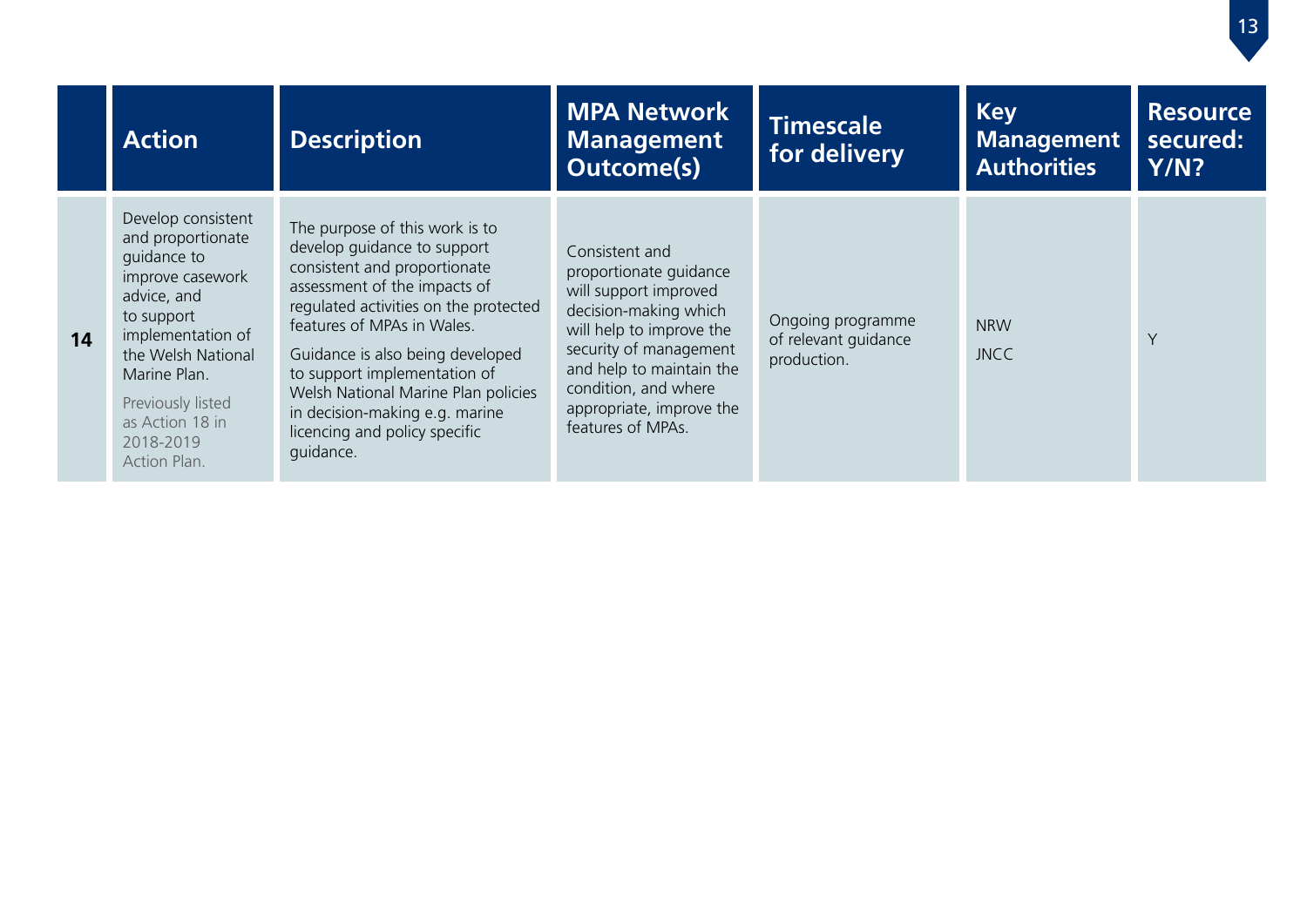|    | <b>Action</b>                                                                                                       | <b>Description</b>                                                                                                                                                                                                                                                                                                                                                                                                                                                                                                                                                                                                                                                   | <b>MPA Network</b><br><b>Management</b><br><b>Outcome(s)</b>                                                                                                                        | <b>Timescale</b><br>for delivery | <b>Key</b><br><b>Management</b><br><b>Authorities</b> | <b>Resource</b><br>secured:<br>Y/N? |
|----|---------------------------------------------------------------------------------------------------------------------|----------------------------------------------------------------------------------------------------------------------------------------------------------------------------------------------------------------------------------------------------------------------------------------------------------------------------------------------------------------------------------------------------------------------------------------------------------------------------------------------------------------------------------------------------------------------------------------------------------------------------------------------------------------------|-------------------------------------------------------------------------------------------------------------------------------------------------------------------------------------|----------------------------------|-------------------------------------------------------|-------------------------------------|
| 15 | Address coastal<br>squeeze impacts<br>on MPAs.<br>Previously listed<br>as Action 19<br>in 2018-2019<br>Action Plan. | Work this year will include a<br>review of the evidence collected in<br>2018/19 of the nature and scale of<br>coastal squeeze <sup>4</sup> on MPA coastal<br>habitat features in Pen Llŷn a'r<br>Sarnau SAC (outside of anticipated<br>compensatory requirements from<br>work associated with flood and<br>coastal erosion risk management<br>schemes). Potential solutions<br>to offset habitat loss will be<br>considered.<br>Work will continue to progress<br>habitat creation projects to provide<br>compensatory coastal habitat for<br>anticipated habitat loss arising from<br>work associated with flood and<br>coastal erosion risk management<br>schemes. | Use new knowledge of<br>coastal squeeze impacts<br>to help maintain the<br>integrity of the network.<br>Compensation for loss<br>of some coastal habitats<br>due to climate change. | Ongoing                          | <b>NRW</b><br><b>WG</b>                               | Y                                   |

<sup>4</sup> Coastal squeeze is the loss of natural habitats arising from man-made structures, or actions, preventing the landward movement of those habitats that would otherwise naturally occur in response to sea level rise (SLR), potentially in conjunction with other coastal processes. Coastal squeeze reduces habitat area on the seaward side of existing structures.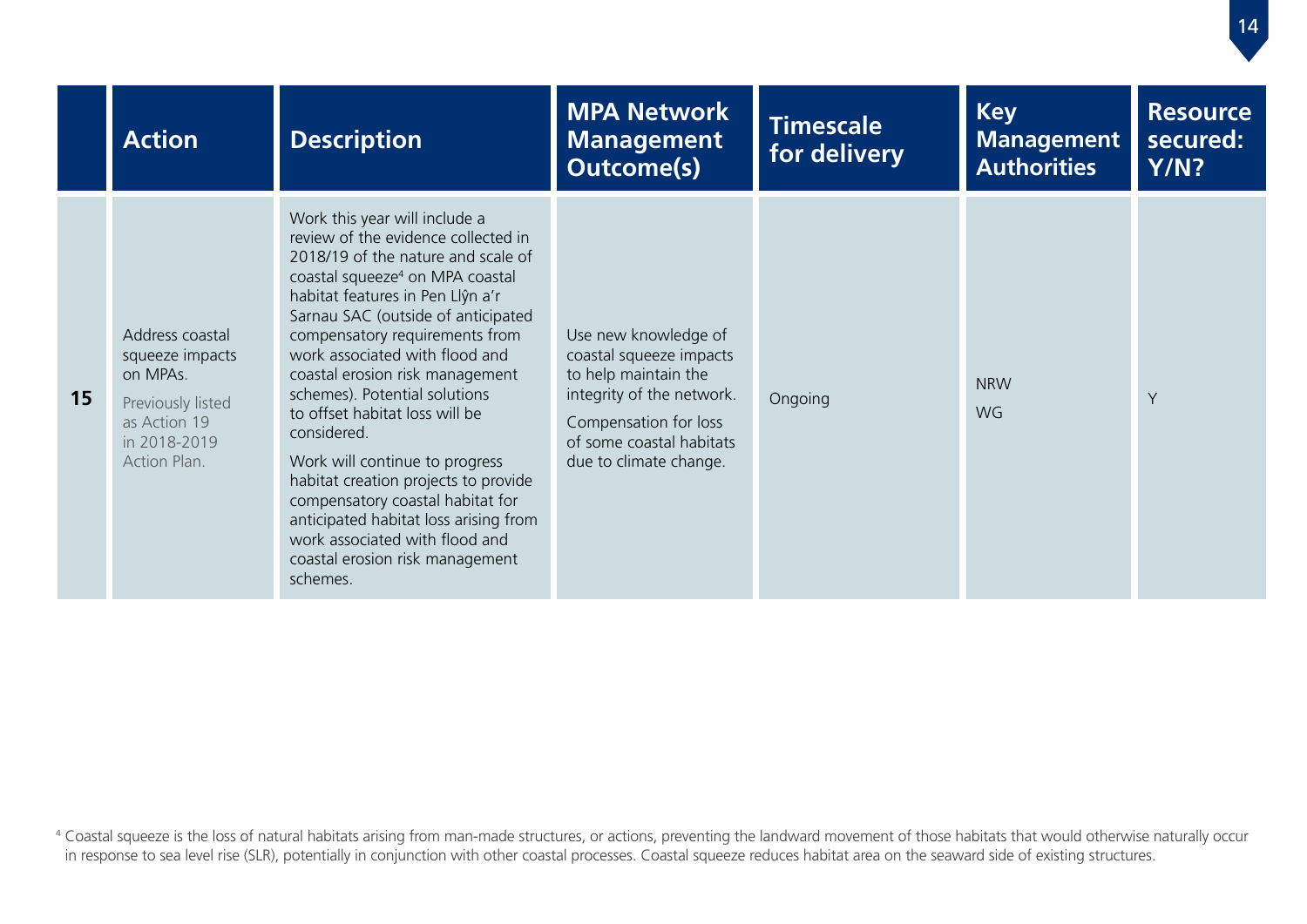|    | <b>Action</b>                                                                                                                                                                                                                                                           | <b>Description</b>                                                                                                                                     | <b>MPA Network</b><br><b>Management</b><br><b>Outcome(s)</b>                                                                                                                              | <b>Timescale</b><br>for delivery                                                                                                    | <b>Key</b><br><b>Management</b><br><b>Authorities</b> | <b>Resource</b><br>secured:<br>Y/N? |
|----|-------------------------------------------------------------------------------------------------------------------------------------------------------------------------------------------------------------------------------------------------------------------------|--------------------------------------------------------------------------------------------------------------------------------------------------------|-------------------------------------------------------------------------------------------------------------------------------------------------------------------------------------------|-------------------------------------------------------------------------------------------------------------------------------------|-------------------------------------------------------|-------------------------------------|
| 16 | Maintain links<br>between the<br><b>MPA Network</b><br>Management<br>Action Plan and<br>locally agreed<br>actions, where<br>they exist, and<br>support exploration<br>of funding<br>opportunities.<br>Previously listed<br>as Action 20<br>in 2018-2019<br>Action Plan. | This action will highlight and link to<br>local actions of relevance, including<br>specific local actions in the annual<br>Action Plan as appropriate. | Allows for the sharing<br>of best practice from<br>different sites to<br>the MPA network,<br>encourage cross-site<br>working, as well as<br>promoting the work<br>done at the site level. | Report(s) produced by<br>European Marine Site<br>Officers (EMSOs) and<br>collated by Steering<br>Group EMSO advisor<br>by May 2020. | Relevant Authority<br>Groups                          | Y                                   |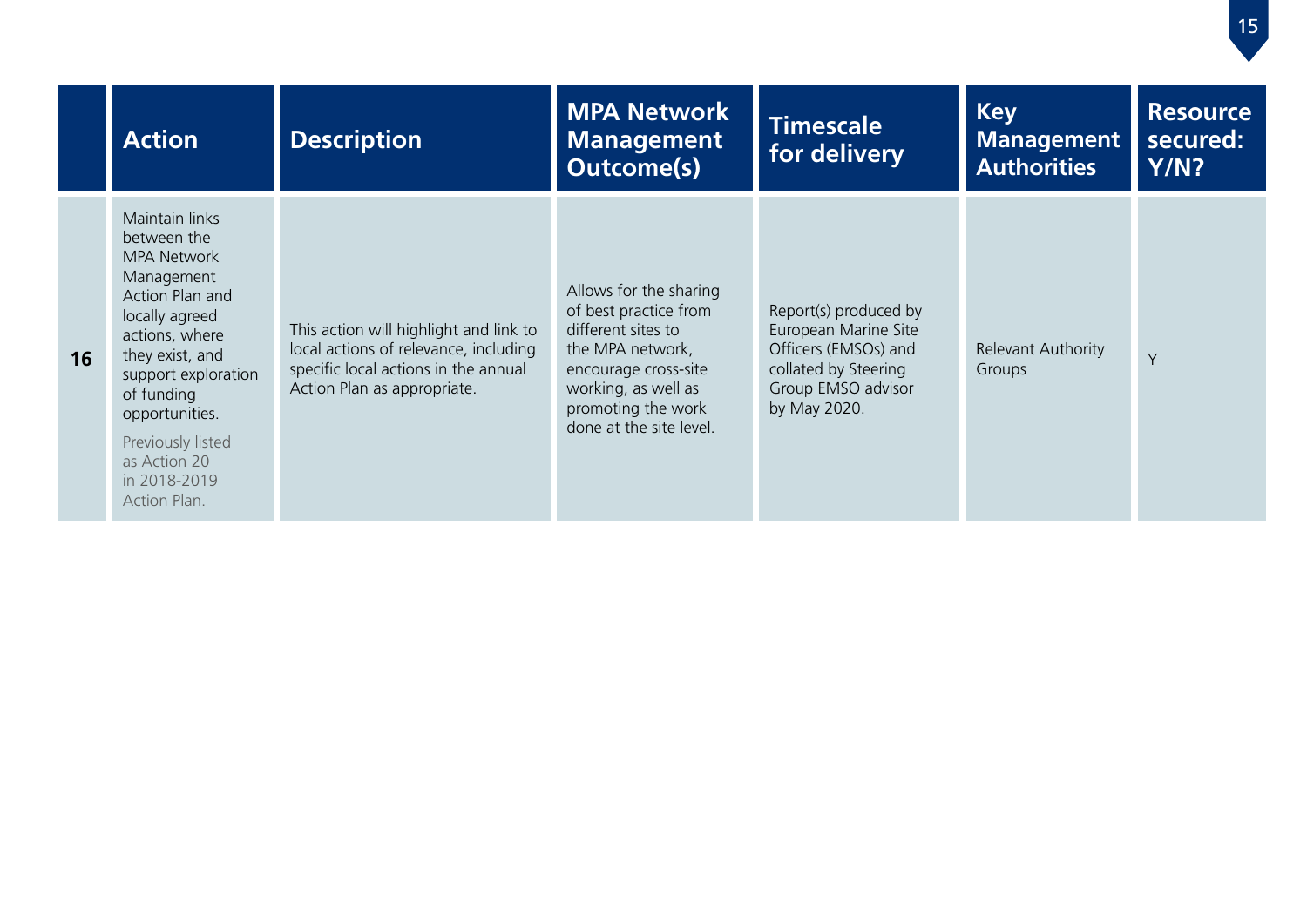|    | <b>Action</b>                                                                                                                                                            | <b>Description</b>                                                                                                                                                                                                                                                                                                                                                                                                                                                                                                                                                                                                                                                                                                                                                                | <b>MPA Network</b><br><b>Management</b><br><b>Outcome(s)</b>                                                                                         | <b>Timescale</b><br>for delivery                                                       | <b>Key</b><br><b>Management</b><br><b>Authorities</b>                             | <b>Resource</b><br>secured:<br>Y/N? |
|----|--------------------------------------------------------------------------------------------------------------------------------------------------------------------------|-----------------------------------------------------------------------------------------------------------------------------------------------------------------------------------------------------------------------------------------------------------------------------------------------------------------------------------------------------------------------------------------------------------------------------------------------------------------------------------------------------------------------------------------------------------------------------------------------------------------------------------------------------------------------------------------------------------------------------------------------------------------------------------|------------------------------------------------------------------------------------------------------------------------------------------------------|----------------------------------------------------------------------------------------|-----------------------------------------------------------------------------------|-------------------------------------|
| 17 | Integrate<br>sustainable<br>management of the<br>MPA network with<br>the Area Statement<br>Process.<br>Previously listed<br>as Action 21<br>in 2018-2019<br>Action Plan. | This work will ensure that the MPA<br>Framework's five management<br>principles are embedded in and<br>integrated with the Marine Area<br>Statement process and products,<br>recognising that securing a<br>well-managed network of MPAs is<br>a key tool in delivering SMNR and<br>a resilient marine ecosystem.<br>The focus over the coming year will<br>be on engagement with a wide<br>range of stakeholders around the<br>identified themes:<br>• nature based solutions and<br>adaptation in the coastal zone;<br>supporting implementation of<br>$\bullet$<br>marine planning; and<br>building the resilience of the<br>marine environment.<br>Engagement will help identify<br>priorities, risks and opportunities<br>and agree collaborative action<br>to address them. | Integration of<br>marine planning<br>and management<br>processes to improve<br>the resilience of marine<br>ecosystems, including<br>the MPA network. | Development of first<br>Marine Area Statement<br>(March 2020) and<br>ongoing delivery. | <b>NRW</b><br>Management<br>Authorities and<br>all other relevant<br>stakeholders | Y                                   |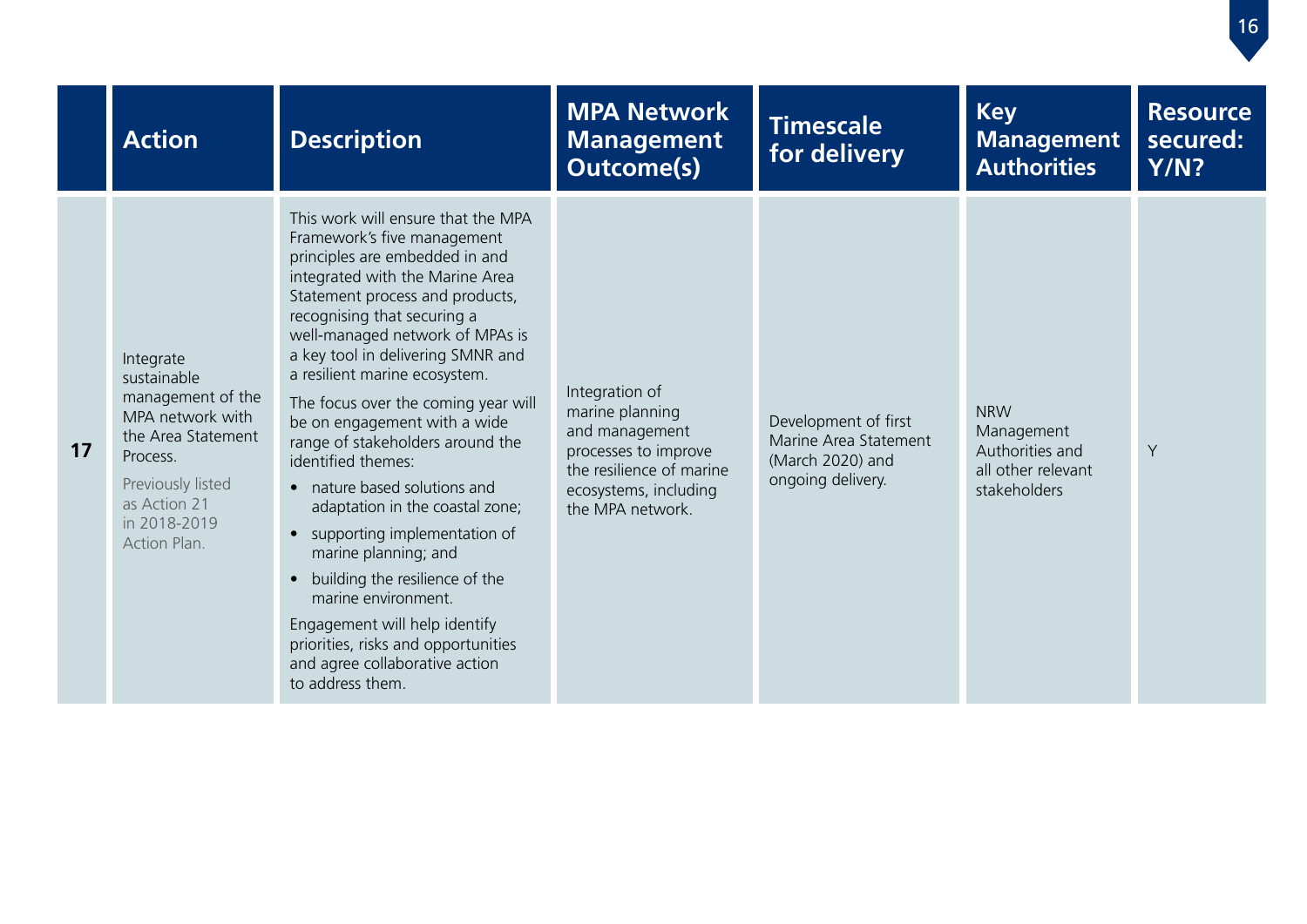|    | <b>Action</b>                                                                                                                                                                     | <b>Description</b>                                                                                                                                                                                                                                                                                                                                     | <b>MPA Network</b><br><b>Management</b><br><b>Outcome(s)</b>                                                                                                                                       | <b>Timescale</b><br>for delivery      | <b>Key</b><br><b>Management</b><br><b>Authorities</b> | <b>Resource</b><br>secured:<br><b>Y/N?</b> |
|----|-----------------------------------------------------------------------------------------------------------------------------------------------------------------------------------|--------------------------------------------------------------------------------------------------------------------------------------------------------------------------------------------------------------------------------------------------------------------------------------------------------------------------------------------------------|----------------------------------------------------------------------------------------------------------------------------------------------------------------------------------------------------|---------------------------------------|-------------------------------------------------------|--------------------------------------------|
| 18 | Improve accessibility<br>of marine<br>monitoring data.<br>Previously listed<br>as Action 3 in<br>2018-2019<br>Action Plan.                                                        | This project will continue to collate,<br>quality assure and enter marine<br>monitoring data into the most<br>suitable database (e.g. Marine<br>Recorder) to increase accessibility<br>of marine monitoring data.<br>The project this year will focus<br>on all Water Framework Directive<br>sediment data since 2007 and all<br>reef data since 2010. | Improved data availability<br>will inform assessments<br>of MPAs and allows the<br>information to be used<br>by others in projects/<br>research, improving<br>the overall marine<br>evidence base. | Data entry complete<br>by March 2020. | <b>NRW</b><br><b>JNCC</b>                             | Y                                          |
| 19 | Undertake analysis<br>of outstanding<br>monitoring data<br>samples to inform<br>site condition<br>assessment.<br>Previously listed<br>as Action 7 in<br>2018-2019<br>Action Plan. | This project will complete analysis<br>of outstanding data samples to<br>improve accuracy and confidence<br>in condition assessments.<br>This year further contracts will be<br>let to prepare, analyse and report<br>on monitoring data for outstanding<br>Annex   Marine habitats.                                                                   | Good, timely knowledge<br>of the condition of<br>features will help<br>prioritise management<br>action.                                                                                            | Publish reports by<br>end March 2020. | <b>NRW</b>                                            | Y                                          |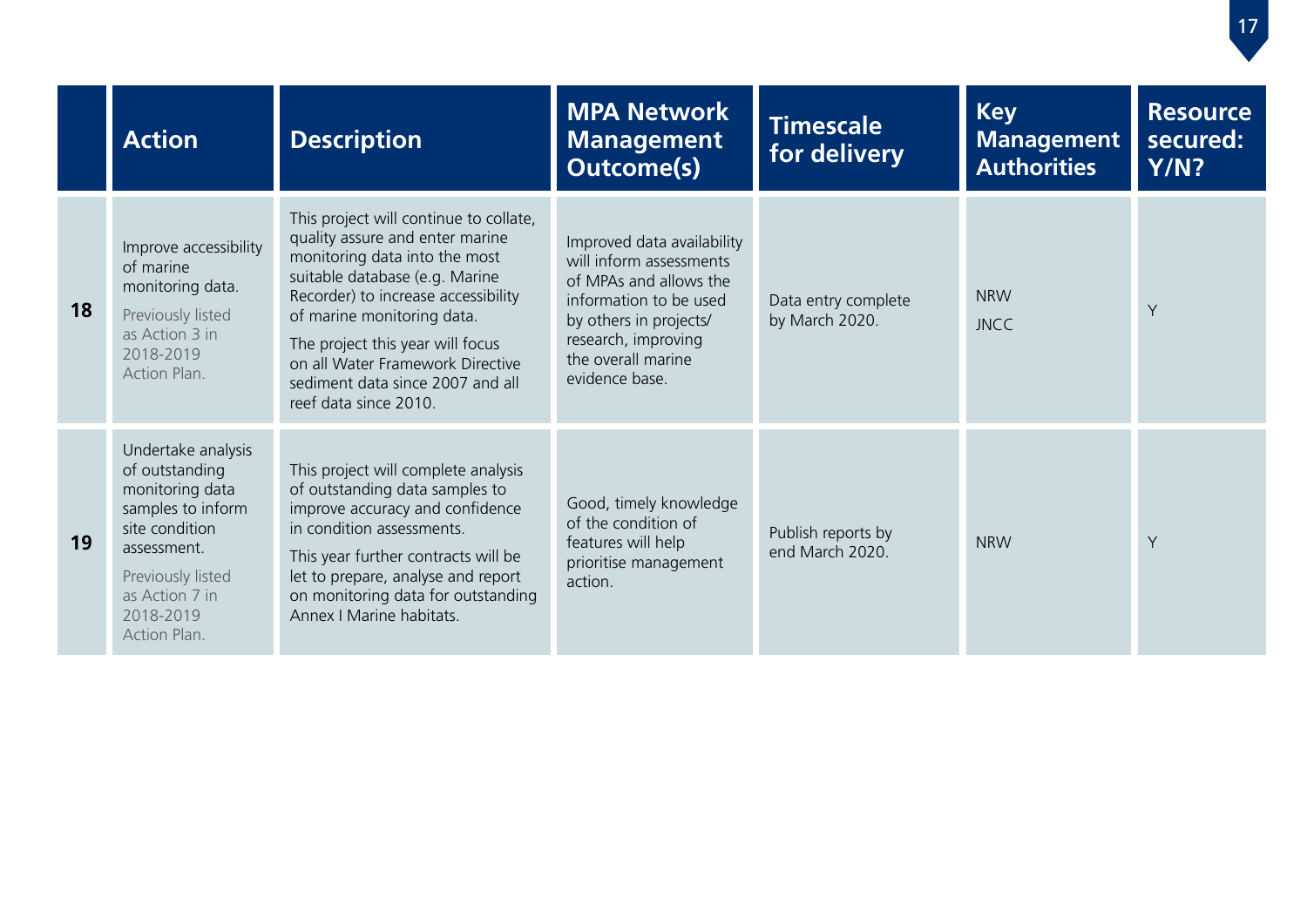|    | <b>Action</b>                                                                                                                                                                    | <b>Description</b>                                                                                                                                                                                                                                                                                                                                                                                                                                                | <b>MPA Network</b><br><b>Management</b><br><b>Outcome(s)</b>                                                                                                                                      | <b>Timescale</b><br>for delivery | <b>Key</b><br><b>Management</b><br><b>Authorities</b> | <b>Resource</b><br>secured:<br><b>Y/N?</b> |
|----|----------------------------------------------------------------------------------------------------------------------------------------------------------------------------------|-------------------------------------------------------------------------------------------------------------------------------------------------------------------------------------------------------------------------------------------------------------------------------------------------------------------------------------------------------------------------------------------------------------------------------------------------------------------|---------------------------------------------------------------------------------------------------------------------------------------------------------------------------------------------------|----------------------------------|-------------------------------------------------------|--------------------------------------------|
|    | <b>New Actions</b>                                                                                                                                                               |                                                                                                                                                                                                                                                                                                                                                                                                                                                                   |                                                                                                                                                                                                   |                                  |                                                       |                                            |
| 20 | A Plan of Action<br>to reduce the<br>incidental bycatch<br>of seabirds in<br>UK waters.                                                                                          | This UK-wide three-year project<br>seeks to deliver a coherent<br>approach to understand and where<br>necessary reduce seabird bycatch in<br>UK fisheries. The objectives of the<br>project in 2019/2020 are:<br>• develop a programme of work<br>to assist in decision-making<br>for possible deployment of<br>mitigation measures; and<br>identify enhancements to existing<br>$\bullet$<br>monitoring and assessment.                                          | Improving the<br>evidence base and<br>management tools to<br>address bycatch in the<br>marine environment<br>will contribute to MPA<br>management, including<br>those sites for seabirds.         | <b>March 2022</b>                | <b>JNCC</b><br><b>NRW</b><br>WG                       | Y                                          |
| 21 | Wales<br>Non-licensable<br><b>Activities Project</b><br>(previously the<br>Unregulated<br>Activities Project).<br>Phase 2 listed<br>as Action 12 in<br>2018-2019<br>Action Plan. | Following valuable engagement<br>with stakeholders in the<br>management of sites in April 2019,<br>work is underway to develop<br>Phase 3 of this project building<br>upon work completed as part of<br>the 2018-2019 Action Plan.<br>Key elements being considered<br>include:<br>• bait digging:<br>- field based investigations<br>on distribution and intensity<br>of activity and impacts at<br>sites identified as potentially<br>sensitive during Phase 2; | Improved evidence<br>base for high priority<br>activities.<br>Prioritisation and<br>implementation of<br>management, where<br>required, to improve<br>(or maintain) condition<br>of MPA features. | <b>March 2021</b>                | <b>NRW</b>                                            | Y                                          |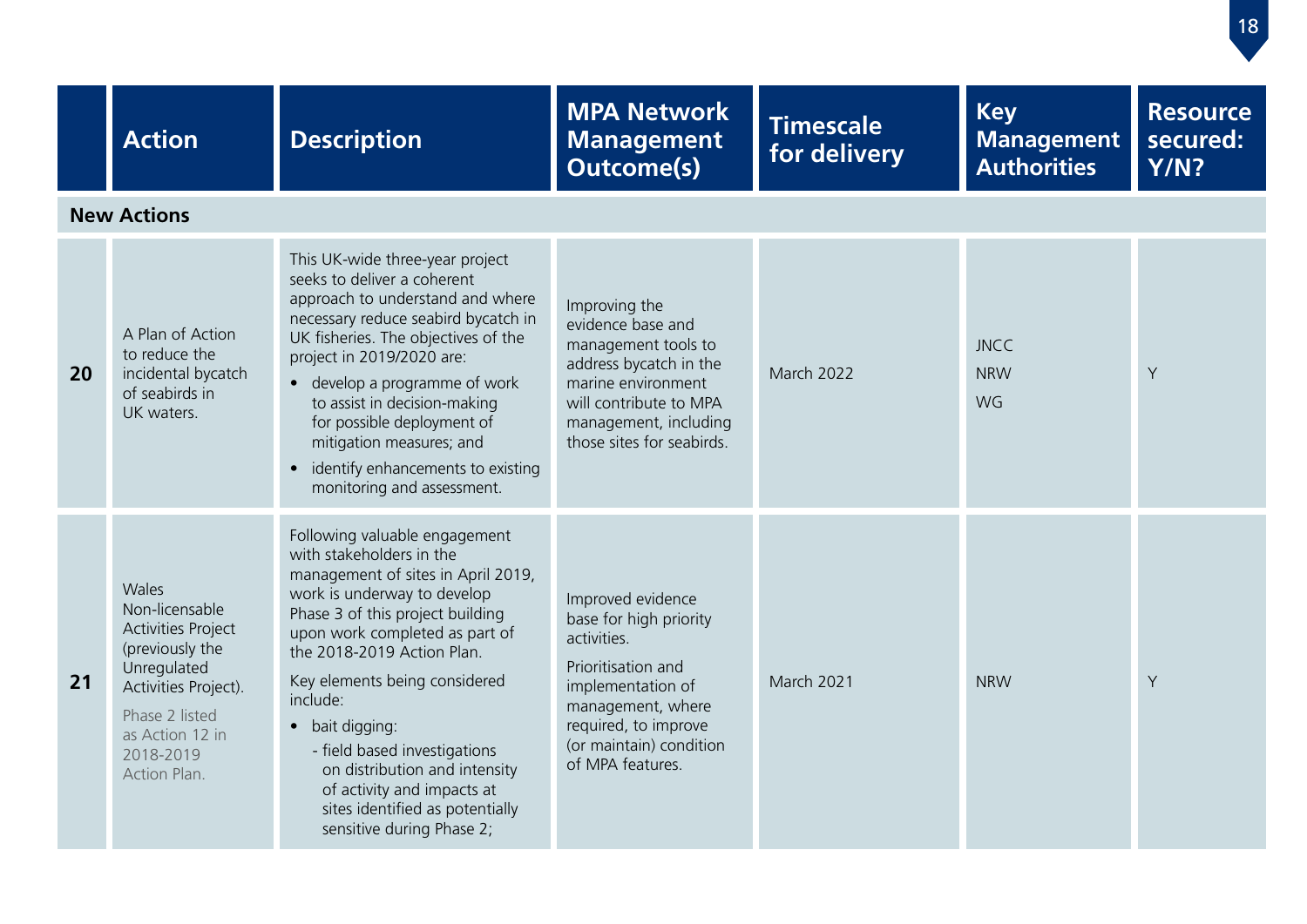|    | <b>Action</b> | <b>Description</b>                                                                                                                                                                                                                                                                                                                                                                                                                                                                                                                                                                                                                                                                                | <b>MPA Network</b><br><b>Management</b><br><b>Outcome(s)</b> | <b>Timescale</b><br>for delivery | <b>Key</b><br><b>Management</b><br><b>Authorities</b> | <b>Resource</b><br>secured:<br><b>Y/N?</b> |
|----|---------------|---------------------------------------------------------------------------------------------------------------------------------------------------------------------------------------------------------------------------------------------------------------------------------------------------------------------------------------------------------------------------------------------------------------------------------------------------------------------------------------------------------------------------------------------------------------------------------------------------------------------------------------------------------------------------------------------------|--------------------------------------------------------------|----------------------------------|-------------------------------------------------------|--------------------------------------------|
| 21 |               | - scoping study on the feasibility<br>of management options to<br>address impacts on protected<br>features (using The Gann as<br>a pilot)<br>• anchoring, mooring and<br>launching: identify potentially<br>vulnerable areas of seabed/<br>intertidal to: using activity data<br>from Phase 2;<br>• geophysical survey: evidence<br>based to inform discussion on<br>whether this activity should be<br>recommended for requiring<br>marine licence; and<br>• recreation boating/leisure craft:<br>evidence of impacts of leisure<br>craft on feature condition of<br>marine mobile species.<br>Bait digging has the greatest<br>evidence at this stage of the need<br>to take management action. |                                                              |                                  |                                                       |                                            |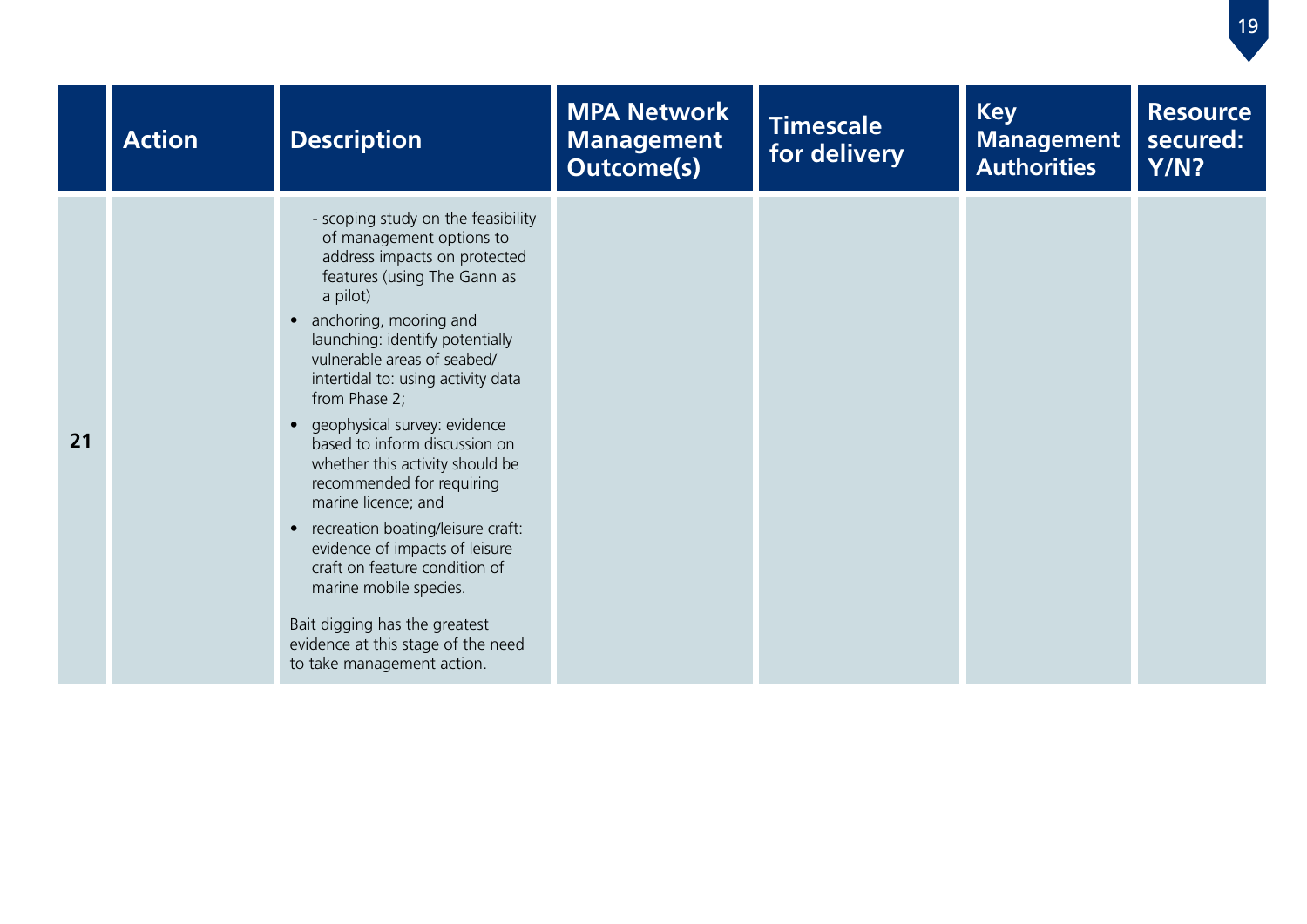|    | <b>Action</b>                | <b>Description</b>                                                                                                                                                                                                                                                                                                                                                                                                                                                                                                                                                                  | <b>MPA Network</b><br><b>Management</b><br><b>Outcome(s)</b>                                                                                                                                         | <b>Timescale</b><br>for delivery | <b>Key</b><br><b>Management</b><br><b>Authorities</b>                | <b>Resource</b><br>secured:<br><b>Y/N?</b> |
|----|------------------------------|-------------------------------------------------------------------------------------------------------------------------------------------------------------------------------------------------------------------------------------------------------------------------------------------------------------------------------------------------------------------------------------------------------------------------------------------------------------------------------------------------------------------------------------------------------------------------------------|------------------------------------------------------------------------------------------------------------------------------------------------------------------------------------------------------|----------------------------------|----------------------------------------------------------------------|--------------------------------------------|
| 22 | Community Litter<br>Project. | This project consists of<br>four strands:<br>• a review of the outcomes and<br>lessons learnt from previous<br>and ongoing litter projects;<br>• development of ideas for<br>added-value litter projects or<br>projects that tackle issues not<br>currently covered by community<br>or national projects;<br>• work with local authorities to<br>prevent unintentional littering<br>by refuse collection vehicles; and<br>• a trial project within Gwynedd<br>County Council to reduce<br>single use plastics within local<br>authorities.<br>This action complements<br>Action 10. | Awareness raising of<br>marine litter and support<br>for projects to reduce<br>plastic use.<br>Reduction in the amount<br>of plastic and other litter<br>entering the marine<br>environment locally. | <b>March 2020</b>                | Pen Llŷn a'r Sarnau<br><b>SAC Relevant</b><br><b>Authority Group</b> | Y                                          |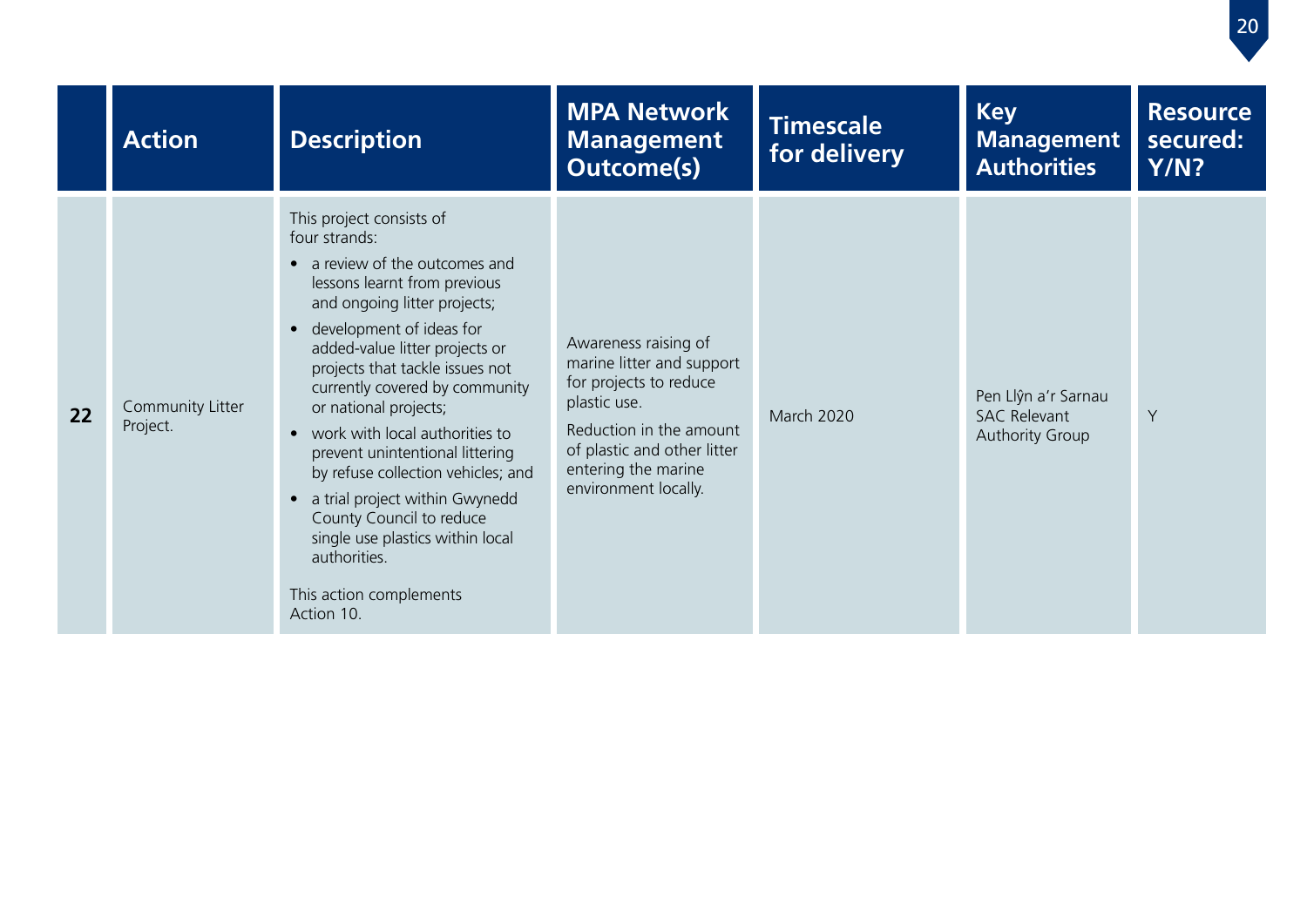|    | <b>Action</b>                                         | <b>Description</b>                                                                                                                                                                                                                                                                                                                                                                                                                                                                                                | <b>MPA Network</b><br><b>Management</b><br><b>Outcome(s)</b>                                                                                                                                                                                                                                                 | Timescale<br>for delivery | <b>Key</b><br><b>Management</b><br><b>Authorities</b>                | <b>Resource</b><br>secured:<br>Y/N? |
|----|-------------------------------------------------------|-------------------------------------------------------------------------------------------------------------------------------------------------------------------------------------------------------------------------------------------------------------------------------------------------------------------------------------------------------------------------------------------------------------------------------------------------------------------------------------------------------------------|--------------------------------------------------------------------------------------------------------------------------------------------------------------------------------------------------------------------------------------------------------------------------------------------------------------|---------------------------|----------------------------------------------------------------------|-------------------------------------|
| 23 | Reduce disturbance<br>to marine mammals<br>and birds. | This project consists of<br>three strands:<br>• a review of the effectiveness<br>of marine codes in place at<br>Pembrokeshire Marine, Cardigan<br>Bay and Pen Llŷn a'r Sarnau<br>SAC <sub>s</sub> ;<br>production of seal disturbance<br>$\bullet$<br>panels for key pupping sites<br>across Wales; and<br>• building on work undertaken<br>in Pembrokeshire, explore the<br>feasibility costs for developing<br>a Wales-wide app to provide<br>information on potential<br>disturbance of vulnerable<br>species. | Marine codes at key sites<br>for highly mobile species<br>are fit for purpose.<br>Contribution to<br>maintaining Grey Seal<br>Halichoerus grypus in<br>favourable condition.<br>Marine users are aware<br>of potential disturbance<br>issues across Wales,<br>and how this can affect<br>vulnerable species. | <b>March 2020</b>         | Pen Llŷn a'r Sarnau<br><b>SAC Relevant</b><br><b>Authority Group</b> | Y                                   |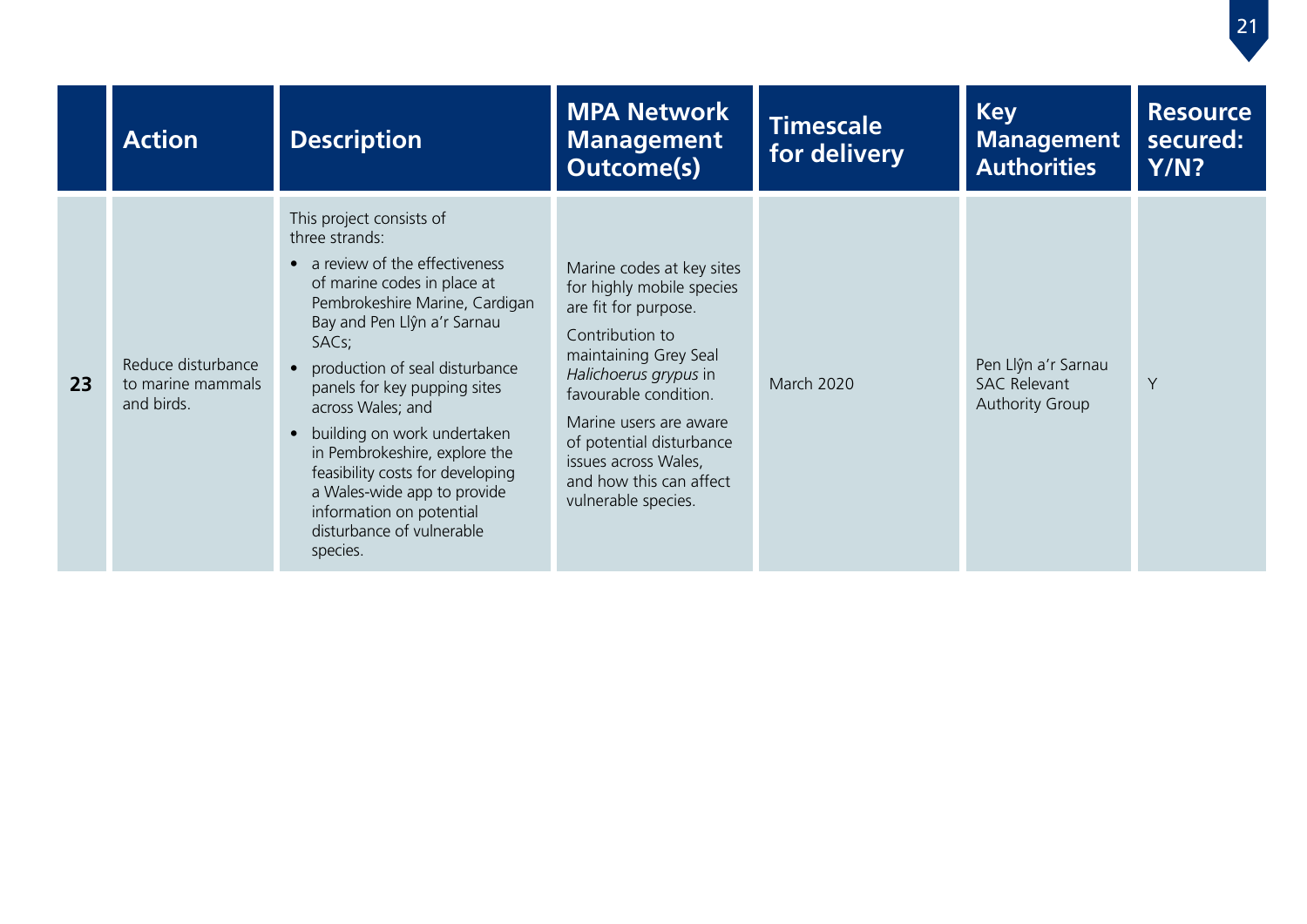|    | <b>Action</b>                                                                                           | <b>Description</b>                                                                                                                                                                                                                                                                                                                                                                                                                                                                                                                                                                                                                                                                                                                                                                                                             | <b>MPA Network</b><br><b>Management</b><br><b>Outcome(s)</b>                                                                                                                                                                                                                                                                                                                                                        | <b>Timescale</b><br>for delivery | <b>Key</b><br><b>Management</b><br><b>Authorities</b> | <b>Resource</b><br>secured:<br>Y/N? |
|----|---------------------------------------------------------------------------------------------------------|--------------------------------------------------------------------------------------------------------------------------------------------------------------------------------------------------------------------------------------------------------------------------------------------------------------------------------------------------------------------------------------------------------------------------------------------------------------------------------------------------------------------------------------------------------------------------------------------------------------------------------------------------------------------------------------------------------------------------------------------------------------------------------------------------------------------------------|---------------------------------------------------------------------------------------------------------------------------------------------------------------------------------------------------------------------------------------------------------------------------------------------------------------------------------------------------------------------------------------------------------------------|----------------------------------|-------------------------------------------------------|-------------------------------------|
| 24 | A pilot project on<br>saltmarsh grazing<br>and water quality<br>at Carmarthen Bay<br>and Estuaries SAC. | Poor water quality was highlighted<br>in NRW's indicative site condition<br>reports (2018) as a major issue<br>affecting feature condition across<br>the network of MPAs in Wales.<br>The objectives of this project are:<br>• to improve the evidence base<br>for the impact pathway of sheep<br>grazing on saltmarsh; and<br>• to investigate management<br>measures to improve the<br>habitat feature condition of the<br>Carmarthen Bay and Estuaries<br>SAC.<br>Evidence generated by this project<br>could be important for other sites<br>where there is a combination<br>of saltmarsh and mudflats and<br>sandflats or estuary. These sites<br>include:<br>• Dee Estuary SAC<br>Anglesey Coast: Saltmarsh SAC<br>Pen Llŷn a'r Sarnau SAC<br>$\bullet$<br>Pembrokeshire Marine SAC<br>$\bullet$<br>• Severn Estuary SAC | Improved evidence base:<br>• for feature condition<br>assessments and<br>knowledge of<br>management<br>measures to help<br>reach favourable<br>condition;<br>• on the contribution<br>of sheep faeces to<br>marine water quality<br>issues; and<br>to inform saltmarsh<br>grazing limits.<br>Information on potential<br>management measures<br>to improve water quality<br>issues affecting the<br>cockle fishery. | September 2020                   | <b>NRW</b>                                            | Y                                   |

22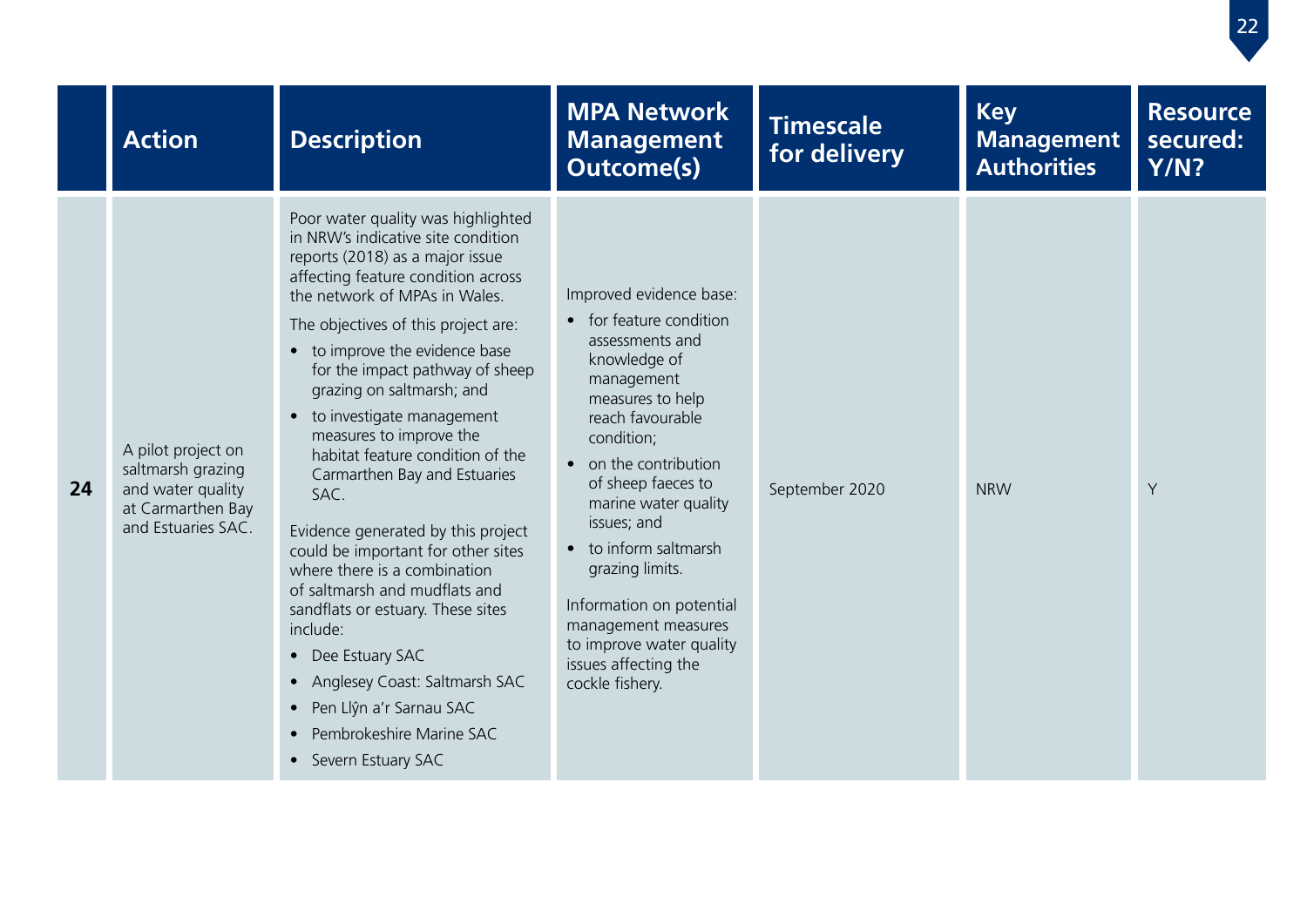|    | <b>Action</b>                                       | <b>Description</b>                                                                                                                                                                                                                                                                                                                                                                                                                                                                                                                                               | <b>MPA Network</b><br><b>Management</b><br><b>Outcome(s)</b>                                                                                                                                                                                  | <b>Timescale</b><br>for delivery | <b>Key</b><br><b>Management</b><br><b>Authorities</b> | <b>Resource</b><br>secured:<br>Y/N? |
|----|-----------------------------------------------------|------------------------------------------------------------------------------------------------------------------------------------------------------------------------------------------------------------------------------------------------------------------------------------------------------------------------------------------------------------------------------------------------------------------------------------------------------------------------------------------------------------------------------------------------------------------|-----------------------------------------------------------------------------------------------------------------------------------------------------------------------------------------------------------------------------------------------|----------------------------------|-------------------------------------------------------|-------------------------------------|
| 25 | The impacts of<br>marine litter on<br>MPA features. | This action addresses a knowledge<br>gap identified during the Article 17<br>reporting process on the impacts of<br>plastic litter (macro and micro) on<br>the features of the MPA network.<br>The project objectives are to<br>carry out:<br>• a literature review of the<br>evidence of the impact of litter<br>(macro and micro) on network<br>features; and<br>• a prioritisation exercise of<br>habitats and features to highlight<br>those most at risk, linked to the<br>literature review and evidence<br>base.<br>This action complements<br>Action 11. | Prioritised list of site<br>features most at risk of<br>impacts of plastic litter.<br>Improved evidence<br>base for site condition<br>assessments.<br>Improved evidence base<br>for determining future<br>actions and management<br>measures. | <b>March 2020</b>                | <b>NRW</b><br>Natural England                         | Y                                   |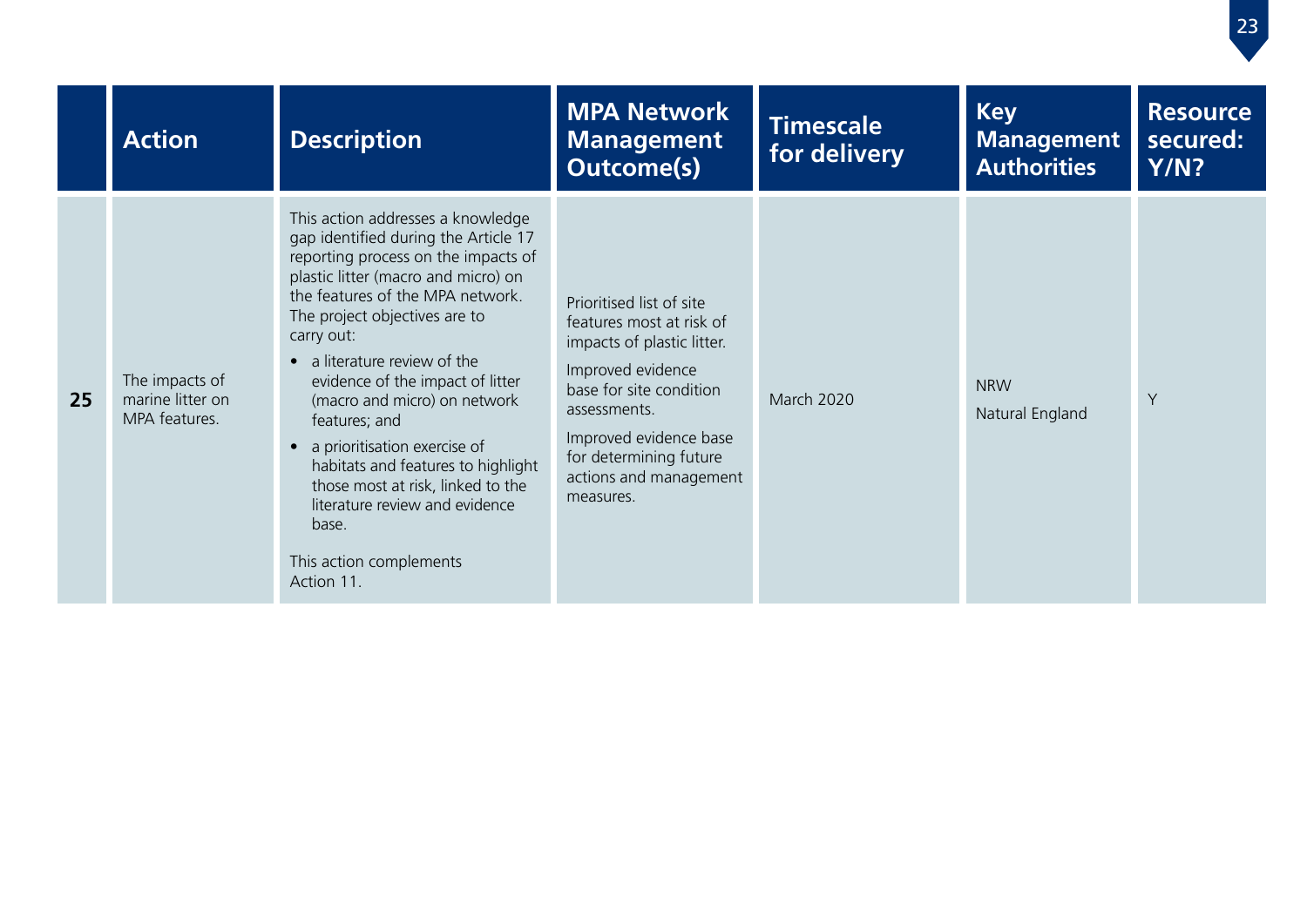#### <span id="page-24-0"></span>**Annex**

## Criteria for screening and scoring actions to include in the MPA Network Management Action Plan

#### **Introduction**

The MPA Management Steering Group (the Steering Group) has developed an MPA Network Management Framework to aid Welsh Management Authorities to better manage the MPA network in Wales. Alongside this Framework is the MPA Network Management Action Plan (NMAP) which will be updated and reported on an annual basis.

At its meeting in March 2018, the Steering Group agreed to the development of transparent criteria that can be consistently applied to prioritise actions put forward for consideration for the NMAP.

This paper sets out the criteria developed and agreed by the Steering Group. These criteria have been developed from two processes NRW has used for prioritisation of marine work planning.

#### **Screening and prioritisation of actions for inclusion in the NMAP**

Table 1 summarises the proposed criteria, further detail to apply them is provided in the subsequent sections.

#### **Table 1: Threshold scores and maximum scores for each criterion**

|                         | :riteria                                                                                                                            | <b>Threshold score</b> | <b>Maximum possible</b><br>score |
|-------------------------|-------------------------------------------------------------------------------------------------------------------------------------|------------------------|----------------------------------|
|                         | Is the action consistent with the MPA management principles?                                                                        | $2*$                   | 15                               |
|                         | What is the spatial extent of the action?                                                                                           |                        |                                  |
| $\overline{\mathbf{3}}$ | What is the ability of the action to deliver improvements, or to improve our understanding of pressure/threats or their management? |                        |                                  |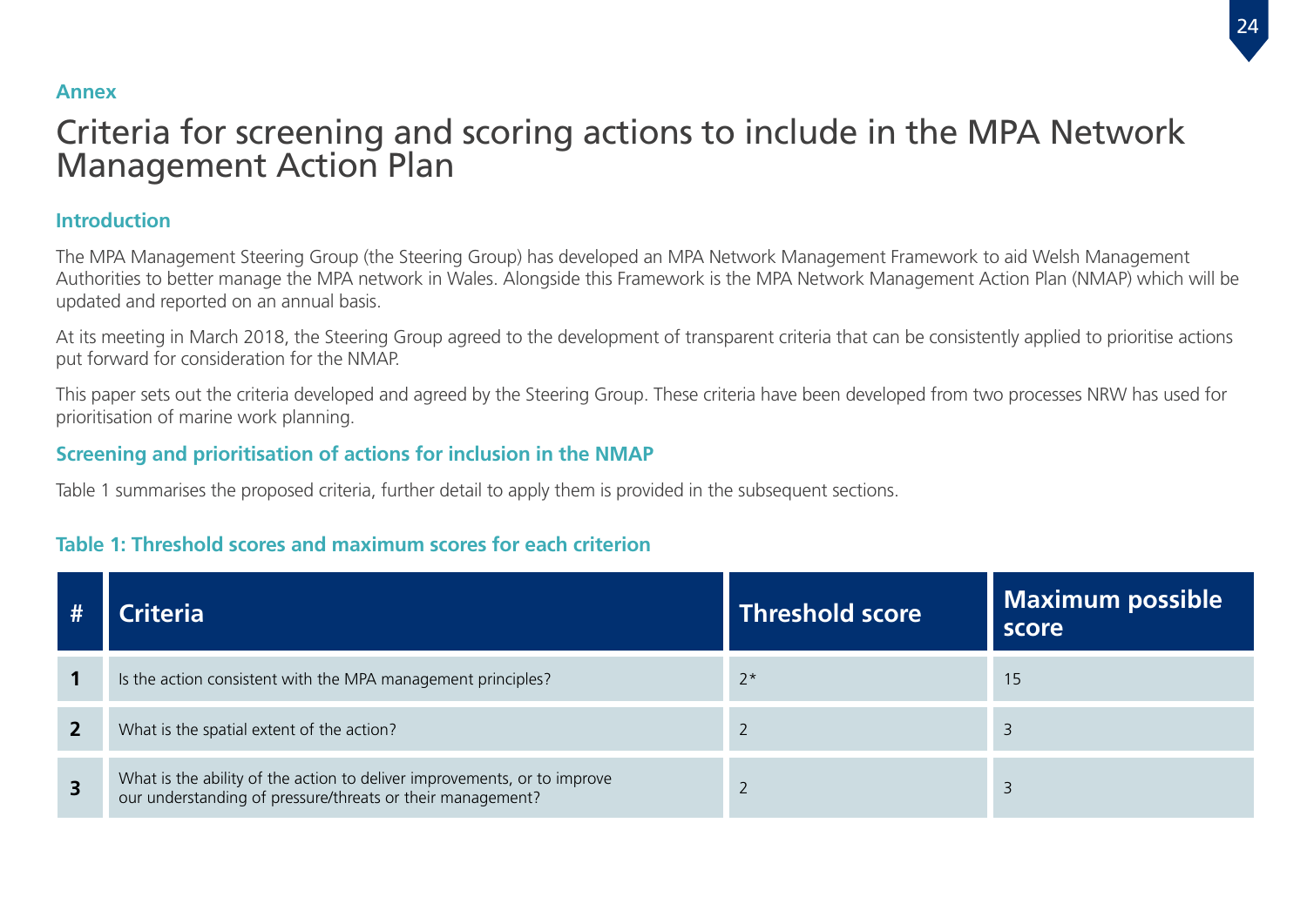| #              | Criteria                                                       | <b>Threshold score</b> | <b>Maximum possible</b><br>score |
|----------------|----------------------------------------------------------------|------------------------|----------------------------------|
| $\overline{4}$ | What is the feasibility of the action?                         |                        | 3                                |
| 5              | Does implementing the action represent value for money? Yes/No | N/A                    | N/A                              |
|                | <b>Total</b>                                                   | 8                      | 24                               |

\* Against at least one of the management principles

We are proposing two screening measures:

- 1. If an action scores negatively against any of the MPA management principles in criterion 1 it should not be taken any further through the prioritisation process until these issues are addressed.
- 2. Only actions that reach the threshold score (as laid out in Table 1) for all criteria should be included in the NMAP5 .

Further consideration could be given on how the total score for an action could be used to differentiate between and therefore prioritise actions included in the NMAP, for example to determine the allocation of resources.

#### **1. Is the action consistent with the MPA Management Principles?**

This first criterion is focussed on the consistency of an action with the five MPA network management principles. Actions will be scored against each of the MPA management principles (Box 1); the maximum score achievable is therefore fifteen. An action may not be relevant for all management principles. If an action scores negatively against any management principle it will not be taken any further through the prioritisation process until these issues are addressed.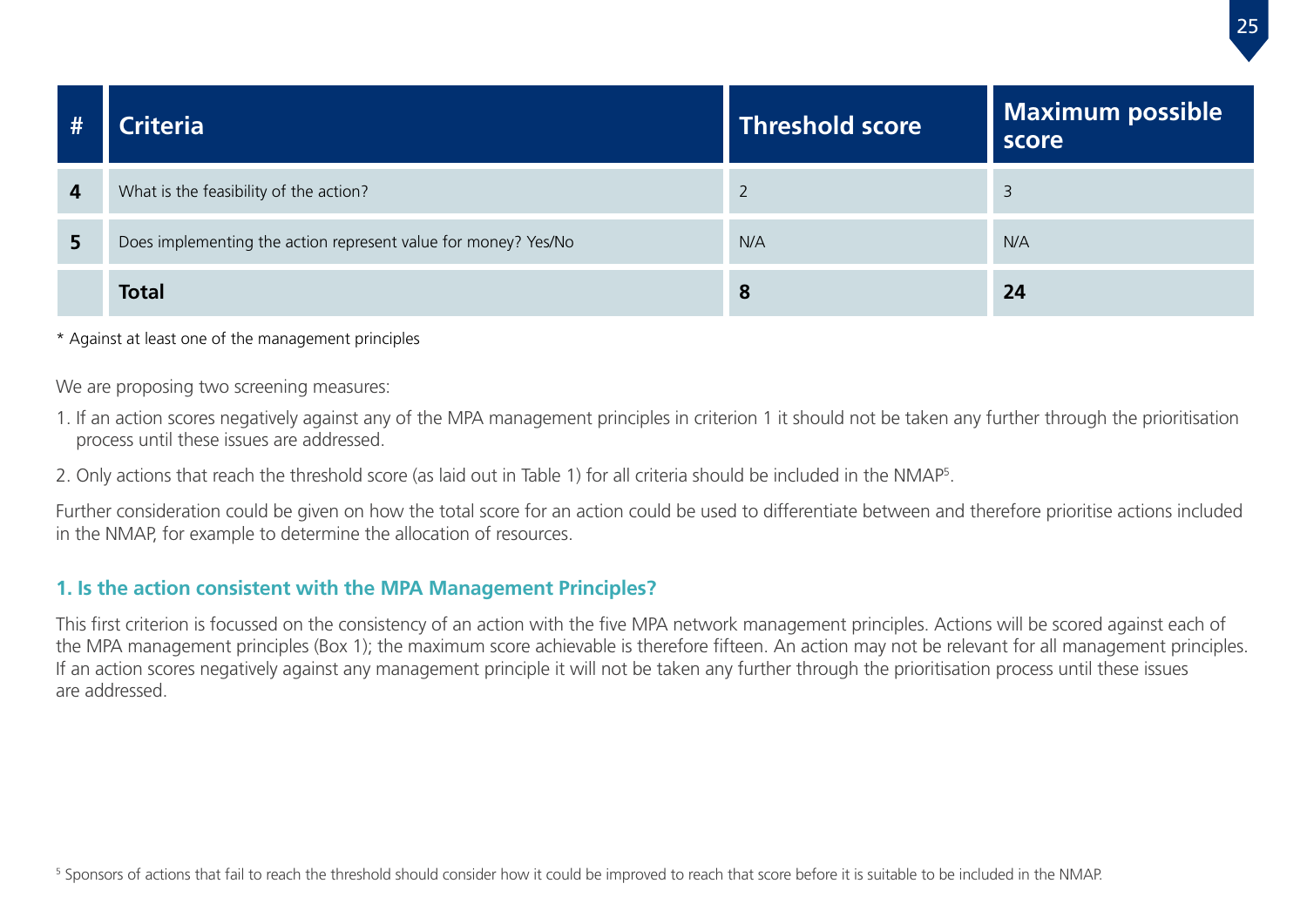#### **Box 1: MPA Management Principles**

**MP1 Strategic Planning:** Management should be guided by strategic planning processes at both a sectoral and all-Wales level. It supports sustainable use of the MPA network in ways which conserve and enhance, and contributes towards resilient marine ecosystems, wellbeing and delivery of sustainable management of natural resources.

**MP2 Regulation, development consenting and assessment processes:** Regulatory processes and consenting decisions are delivered consistently and proportionately across the network, and proactively consider and support the maintenance or enhancement (where possible/ appropriate) of the condition of relevant sites and features across the network.

**MP3 Management advice and guidance:** Decision-making and management operations is supported by clear and consistent advice and guidance on MPAs including their conservation objectives.

**MP4 Understanding the condition of, and pressures and threats on, sites and their features to inform management:**  Management is informed by formal assessment and reporting on the condition of features, sites and the network and the associated pressures. Assessment and reporting is informed by a prioritised evidence programme (including monitoring) which improves our understanding of the relationship between pressures and threats and condition.

**MP5 Wider management:** Management activities across the network are prioritised towards those that have the potential for greatest improvement on condition and security of management. Common management challenges are address collectively across the network.

|             | <b>Explanation</b>                                                                                                     | <b>Score</b>   |
|-------------|------------------------------------------------------------------------------------------------------------------------|----------------|
| N/A         | The action has inconsistencies with the management principle.                                                          | -3             |
| <b>None</b> | The action is not relevant to the management principle.                                                                | $\overline{0}$ |
| Low         | The action is partially consistent with the management principle.                                                      |                |
| Medium      | The action is consistent with the management principle.                                                                |                |
| High        | The action is consistent with the management principle and will also bring about a positive change in ways of working. |                |

Use the following as a guide: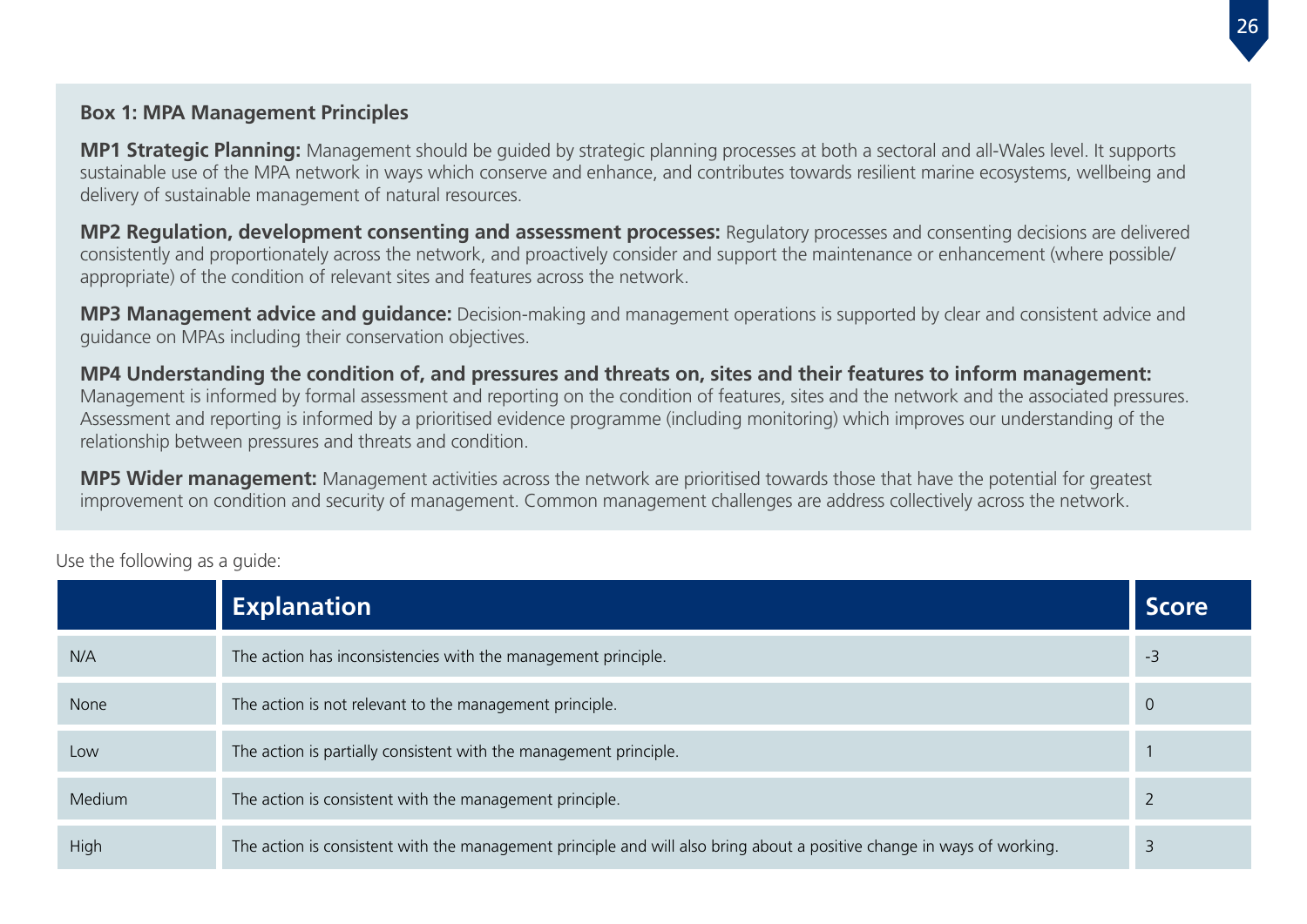#### **2. What is the spatial extent of the action?**

|             | <b>Explanation</b>                                                                                                                                                                                                                                                                                                      | <b>Score</b>   |
|-------------|-------------------------------------------------------------------------------------------------------------------------------------------------------------------------------------------------------------------------------------------------------------------------------------------------------------------------|----------------|
| <b>None</b> | The action is for on a single site only and has no wider application across the network*.                                                                                                                                                                                                                               | $\overline{0}$ |
| Low         | The action is for a small number of sites or a small proportion of the network.                                                                                                                                                                                                                                         |                |
| Medium      | The action is for:<br>• multiple sites or<br>• a large proportion of the MPA network or<br>• a large proportion of a feature across the network.<br>A medium score can also be awarded if the action is a demonstration project# with strong potential to be delivered across<br>the network after a local pilot stage. | $\overline{2}$ |
| High        | The action is for the network (e.g. whole feature and/or pressure wide).                                                                                                                                                                                                                                                | 3              |

Scores should be allocated based on the scale of the impact of the action on the MPA network. Use the following as a guide:

\* These actions should be prioritised though local action plans where they exist or the Actions Database.

# A demonstration project would need to address an issue that is of concern across the network but suitable to be carried out at a single site level to prove the approach.

#### **3. What is the ability of the action to deliver improvements in condition, or to improve our understanding of pressure/threats or their management?**

The following criterion has been divided into two parts. An action should be taken through **only one**:

- Criterion 3a is linked to the ability of the action to address a known pressure on or threat<sup>6</sup> to features of the network.
- Criterion 3b addresses actions where there is a need to investigate a pressure or threat, or to investigate the appropriate management measure to address the pressure or threat.

<sup>&</sup>lt;sup>6</sup> Pressure: A factor that is considered to be currently having an adverse impact on one or more features.

**Threat:** A factor that is not currently an issue but is considered likely to become an issue in the near future (defined as up to 2020) unless action is taken.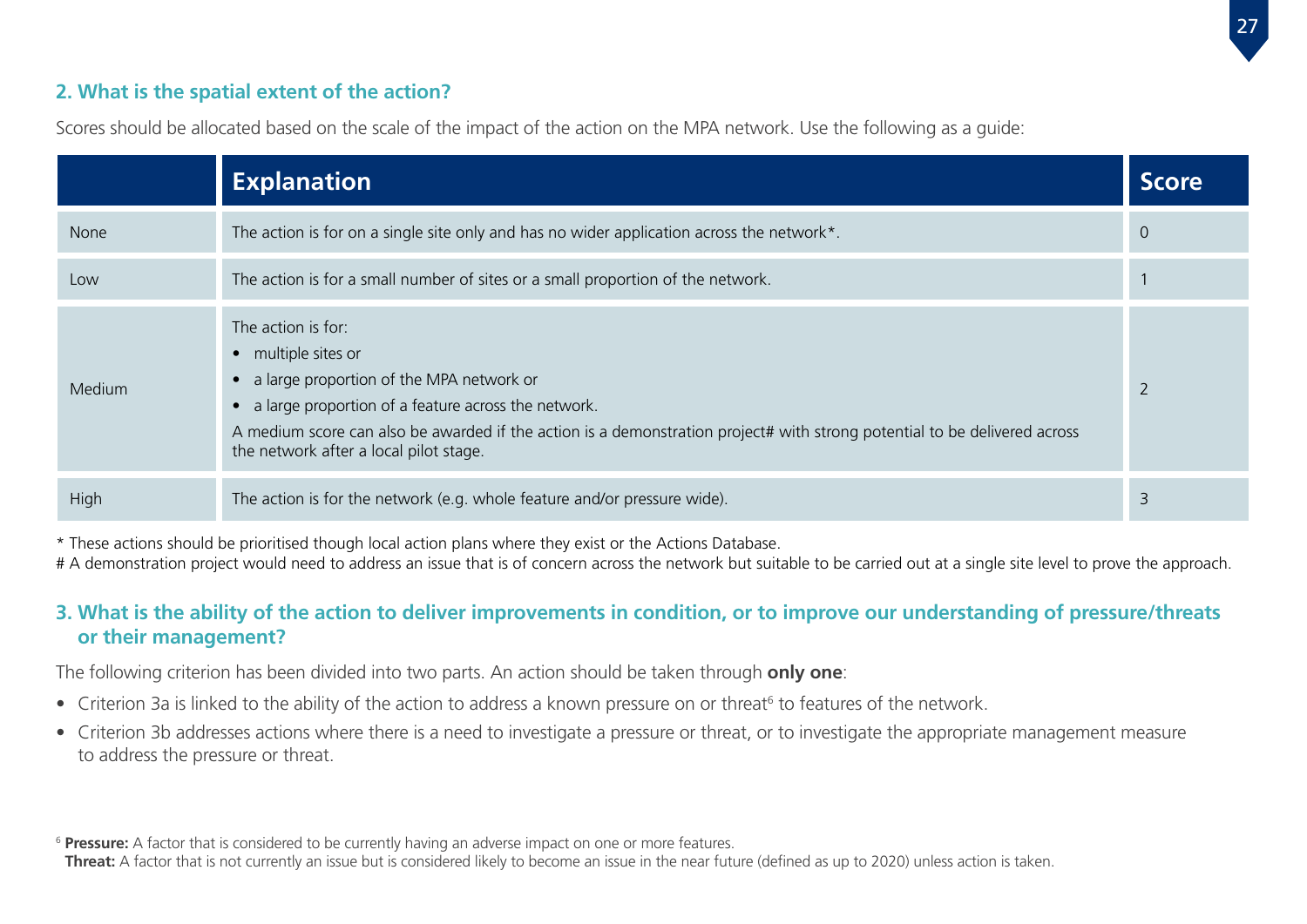#### **3a. What is the ability of the action to deliver improvements to, or maintenance of, feature condition?**

This criterion is related to actions that will result in improvements to, or maintenance of, the condition of features of the MPA network by managing pressures/threats. Use the following as a guide:

|               | <b>Explanation</b>                                                                                                                                                                                                                                                                                                                                         | <b>Score</b> |
|---------------|------------------------------------------------------------------------------------------------------------------------------------------------------------------------------------------------------------------------------------------------------------------------------------------------------------------------------------------------------------|--------------|
| <b>None</b>   | The action is not targeted at a pressure or threat with a link to feature condition.                                                                                                                                                                                                                                                                       | 0            |
| $Low*$        | <b>Threat:</b> The action will manage one or more of the suspected threats that could affect the condition of the MPA network<br>features.                                                                                                                                                                                                                 |              |
| <b>Medium</b> | <b>Pressure:</b> The action will manage one or more of the known pressures affecting the condition of the features of the<br>MPA network.<br>Threat: The action will manage one or more of the threats that could affect the condition of the features of the MPA network.                                                                                 |              |
| <b>High</b>   | <b>Pressure:</b> The action will manage one or more of the known pressures significantly affecting the condition of the features of<br>the MPA network, using a proven approach.<br>Threat: The action will manage one or more of the threats that could significantly affect the condition of the features of the<br>MPA network using a proven approach. | 3            |

\* There is no low score for pressures as to be prioritised for the NMAP the pressure should be known.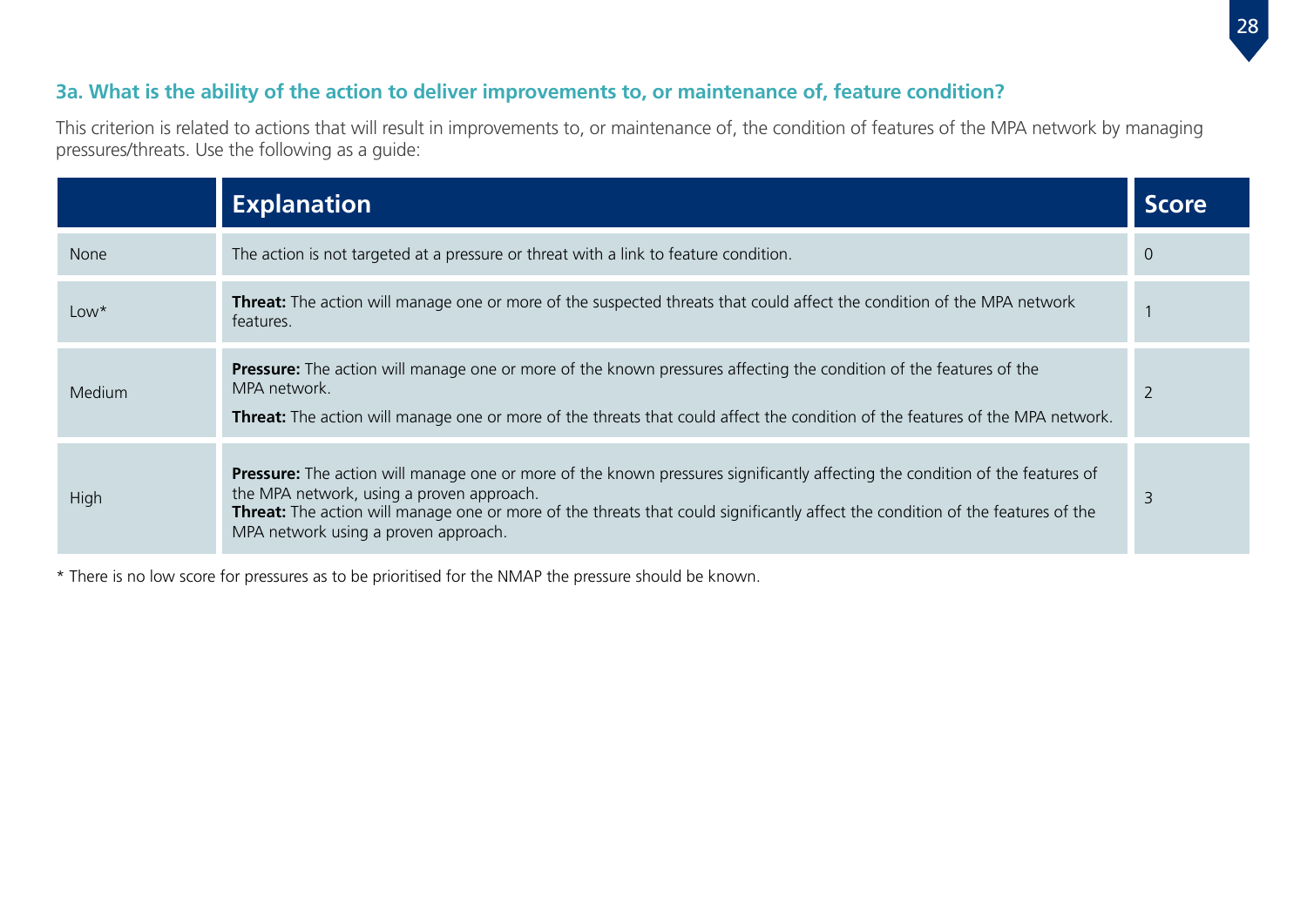#### **3b. What is the ability of the action to improve our understanding of pressure/threats or their management?**

This criterion is related to actions that will result in improving our understanding of the pressures or threats to the MPA network, or improving our understanding of the different management measures that could be used to address these pressures or threats. Use the following as a guide:

|             | <b>Explanation</b>                                                                                                                                                                                                                                                                                                                                                                                                                                                                                                          | <b>Score</b>   |
|-------------|-----------------------------------------------------------------------------------------------------------------------------------------------------------------------------------------------------------------------------------------------------------------------------------------------------------------------------------------------------------------------------------------------------------------------------------------------------------------------------------------------------------------------------|----------------|
| <b>None</b> | The action will not improve our understanding of:<br>a. pressures or threats; or<br>b. the management measures needed to address them.                                                                                                                                                                                                                                                                                                                                                                                      | $\Omega$       |
| $Low*$      | <b>Threat:</b> The action will partially improve our understanding of:<br>a. one of the threats which could affect the condition of the MPA network features; or<br>b. the management measures needed to address this threat.                                                                                                                                                                                                                                                                                               |                |
| Medium      | <b>Pressure:</b> The action will increase our understanding of:<br>a. one or more of the pressures and how they are affecting the condition of the features of the MPA network; or<br>b. the management measures needed to manage those pressures.<br><b>Threat:</b> The action will improve our understanding of:<br>a. one or more of the threats that could affect the condition of the features of the MPA network; or<br>b. the management measures needed to manage those threats.                                    | $\overline{2}$ |
| High        | <b>Pressure:</b> The action will significantly increase our understanding of:<br>a. one or more of the pressures and how they are affecting the condition of the features of the MPA network; or<br>b. the management measures needed to manage those pressures.<br>Threat: The action will significantly improve our understanding of:<br>a. one or more of the threats that could significantly affect the condition of the features of the MPA network; or<br>b. the management measures needed to manage those threats. | 3              |

\* There is no low score for pressures as to be prioritised for the NMAP the pressure should be known.